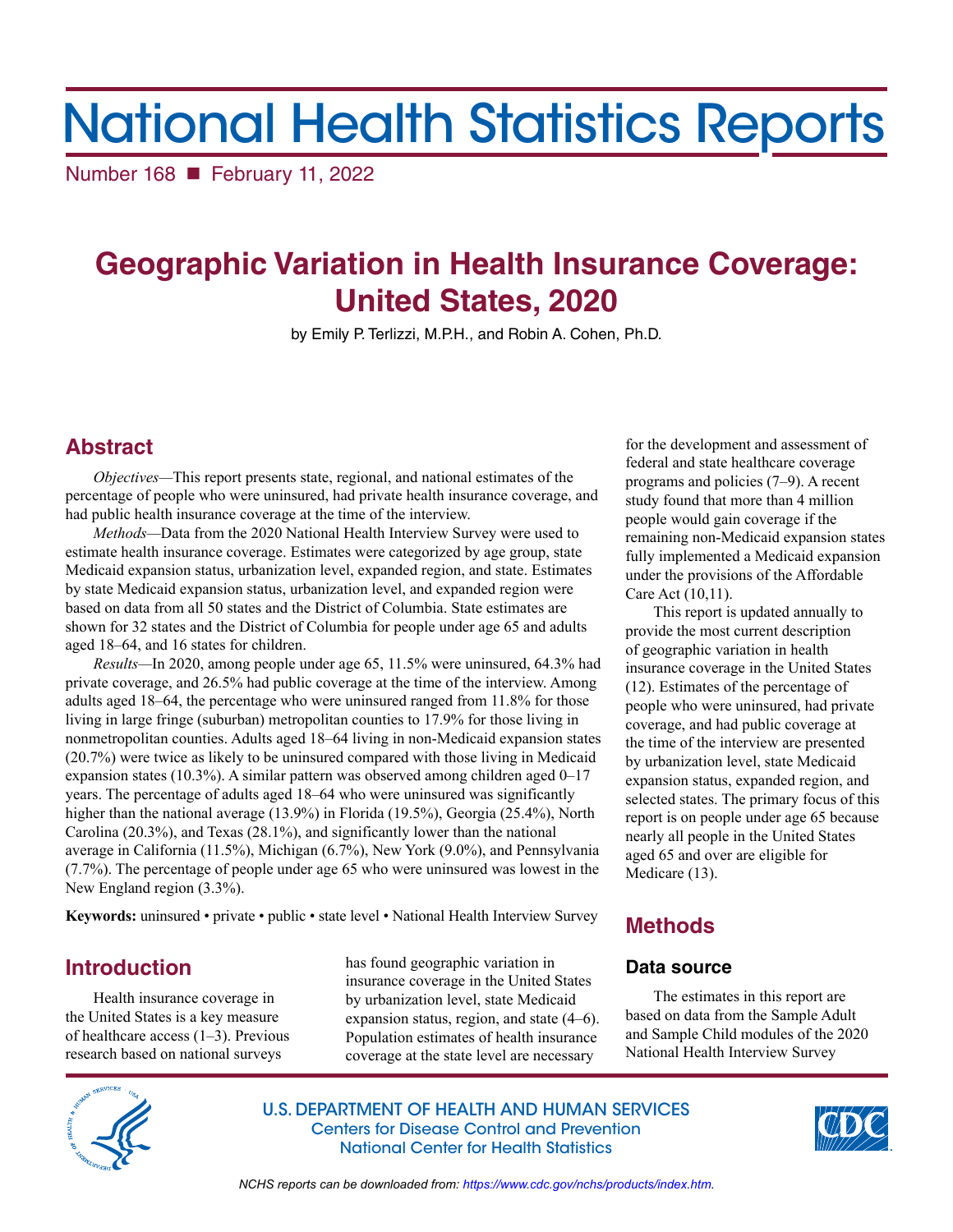(NHIS), a nationally representative household survey of the U.S. civilian noninstitutionalized population. It is conducted continuously throughout the year by the National Center for Health Statistics (NCHS). In 2019, the NHIS questionnaire was redesigned to better meet the needs of data users. One sample adult from each household is randomly selected to answer detailed questions about their health. One sample child, if present, is also randomly selected from each household, and an adult knowledgeable about and responsible for the child's health answers questions on the child's behalf. Interviews are typically conducted in respondents' homes, but follow-ups to complete interviews may be conducted over the telephone when necessary. However, due to the COVID-19 pandemic, NHIS data collection switched the Sample Adult and Child interviews to a telephone-only mode beginning on March 19, 2020 (14). Personal visits to households resumed in selected areas in July 2020 and in all areas of the country in September 2020. However, cases were still attempted by telephone first, and a majority were completed by telephone.

Additionally, starting in August and continuing through the end of December, a subsample of adult respondents who completed NHIS in 2019 were recontacted by telephone and asked to participate again, completing the 2020 NHIS questionnaire. These reinterviewed participants are included as part of the regular Sample Adult file and estimates in this report are based on data from both reinterviewed participants and participants sampled only in the 2020 NHIS. The 2020 NHIS Sample Adult (excluding reinterviewed sample adults) and Sample Child response rates were 48.9% and 47.8%, respectively. A nonresponse bias assessment of the 2020 sample detected no biases for estimates of health insurance coverage (15). For more information about the impact of these changes on the 2020 data and general information about NHIS, visit [https://](https://www.cdc.gov/nchs/nhis/2020nhis.htm) [www.cdc.gov/nchs/nhis/2020nhis.htm.](https://www.cdc.gov/nchs/nhis/2020nhis.htm)

Both the Sample Adult and Sample Child modules include a full range of questions addressing health insurance such as coverage status, sources of coverage, characteristics of coverage,

and reasons for no coverage. The sample adult and sample child receive similar sets of health insurance questions, so the Sample Adult and Sample Child files can be combined to create a file that contains people of all ages. Estimates are based on a combined file containing 37,358 people (5,790 sample children and 31,568 sample adults).

State identifiers were used to examine health insurance by state Medicaid expansion status, expanded region, and state. These identifiers are not available on the NHIS public-use data files but are available through the NCHS Research Data Center. For more information, se[e https://www.cdc.gov/](https://www.cdc.gov/rdc/index.htm) [rdc/index.htm.](https://www.cdc.gov/rdc/index.htm)

#### **Insurance coverage**

People were considered uninsured if, at the time of the interview, they did not have coverage through private health insurance, Medicare, Medicaid, Children's Health Insurance Program (CHIP), military (TRICARE, Veterans Administration [VA], and CHAMP–VA), other state-sponsored health plans, or other government programs. People also were defined as uninsured if they only had Indian Health Service coverage or only had a private plan that paid for one type of service, such as dental, vision, or prescription drugs.

Private health insurance coverage includes any comprehensive private insurance plan (including health maintenance and preferred provider organizations). These plans include those obtained through an employer, purchased directly, purchased through local or community programs, or purchased through the Health Insurance Marketplace or a state-based exchange. Private coverage excludes plans that pay for only one type of service, such as dental, vision, or prescription drugs.

Public health plan coverage includes Medicaid, CHIP, state-sponsored or other government-sponsored health plans, Medicare, and military plans. A person may have both private and public coverage.

### **Definition of geographic terms**

*State Medicaid expansion status—* Under provisions of the Affordable Care Act (ACA), states have the option to expand Medicaid eligibility to cover adults who have family incomes up to and including 138% of the federal poverty level. There is no deadline for states to choose to implement the Medicaid expansion, and they may do so at any time. As of January 1, 2020, 35 states and the District of Columbia had expanded Medicaid. Medicaid expansion states include: Alaska, Arizona, Arkansas, California, Colorado, Connecticut, Delaware, Hawaii, Idaho, Illinois, Indiana, Iowa, Kentucky, Louisiana, Maine, Maryland, Massachusetts, Michigan, Minnesota, Montana, Nevada, New Hampshire, New Jersey, New Mexico, New York, North Dakota, Ohio, Oregon, Pennsylvania, Rhode Island, Utah, Vermont, Virginia, Washington, and West Virginia. The District of Columbia also has expanded Medicaid. States without expanded Medicaid include: Alabama, Florida, Georgia, Kansas, Mississippi, Missouri, Nebraska, North Carolina, Oklahoma, South Carolina, South Dakota, Tennessee, Texas, Wisconsin, and Wyoming.

*Urbanization level—*In this report, urbanization level is measured using a condensed categorization of the NCHS urban–rural scheme (16,17). The NCHS urban–rural classification is based on metropolitan statistical area (MSA) status defined by the Office of Management and Budget according to published standards that are applied to U.S. Census Bureau data.

This report condenses the NCHS urban–rural classification into four categories: large central metropolitan (similar to inner cities), large fringe metropolitan (similar to suburbs), medium and small metropolitan, and nonmetropolitan (17,18). Large metropolitan areas have populations of 1 million or more. Metropolitan areas with populations of less than 1 million were classified as medium (250,000–999,999 population) or small (less than 250,000 population) metropolitan areas (17).

The MSA classification scheme used in this report is consistent with other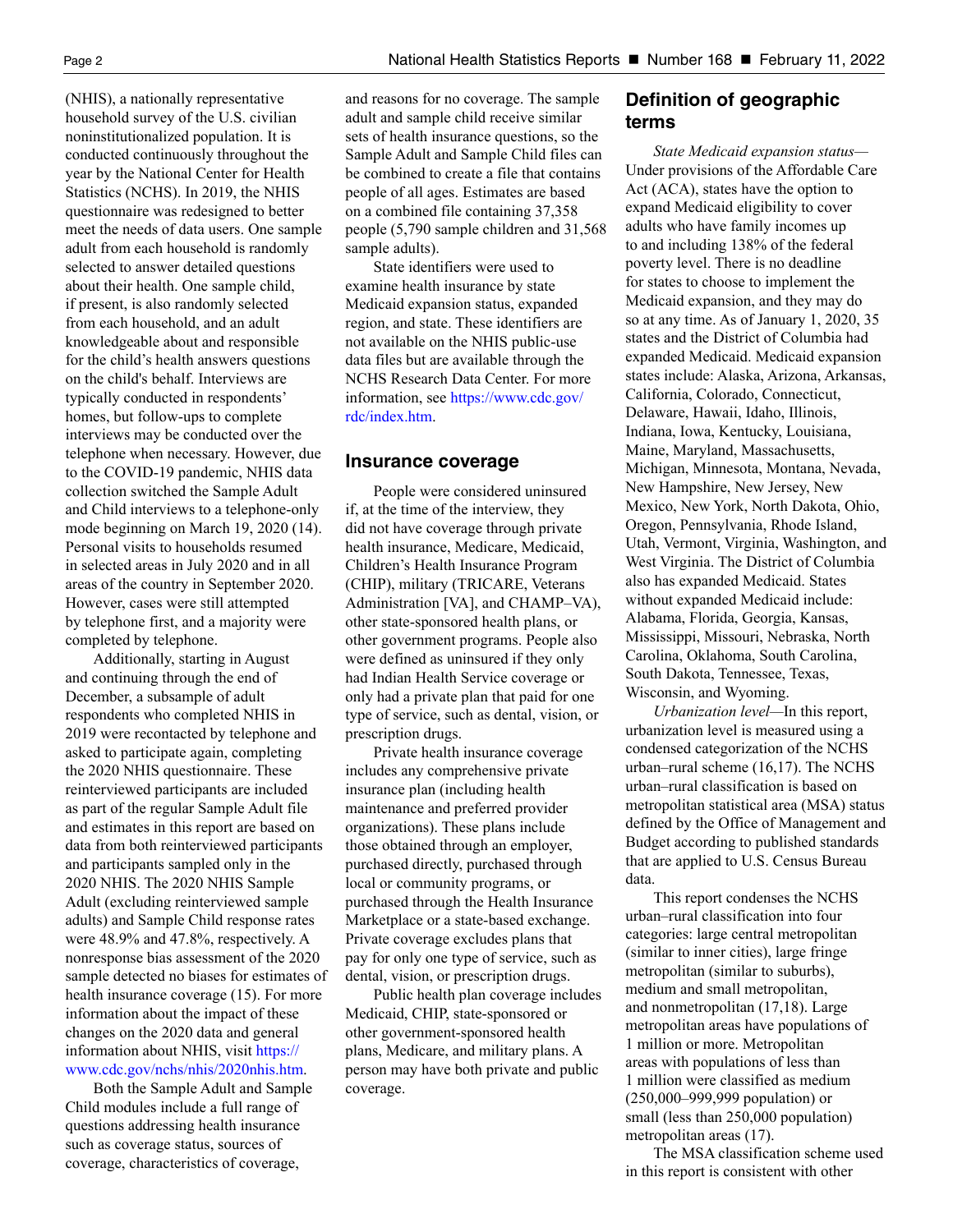NHIS reports and products (19,20). This classification is available on the public-use data files (21).

*Expanded regions—*Expanded region classifications are based on a subdivision of the four census regions (Northeast, Midwest, South, and West) into nine divisions. For this report, the nine census divisions were modified by moving Delaware, the District of Columbia, and Maryland into the Middle Atlantic division. This approach was used previously by Holahan et al. (22).

- **●** New England—Connecticut, Maine, Massachusetts, New Hampshire, Rhode Island, Vermont
- **●** Middle Atlantic—Delaware, District of Columbia, Maryland, New Jersey, New York, Pennsylvania
- **●** East North Central—Illinois, Indiana, Michigan, Ohio, Wisconsin
- **●** West North Central—Iowa, Kansas, Nebraska, Minnesota, Missouri, North Dakota, South Dakota
- **●** South Atlantic—Florida, Georgia, North Carolina, South Carolina, Virginia, West Virginia
- **●** East South Central—Alabama, Kentucky, Mississippi, Tennessee
- **●** West South Central—Arkansas, Louisiana, Oklahoma, Texas
- **●** Mountain—Arizona, Colorado, Idaho, Montana, Nevada, New Mexico, Utah, Wyoming
- **●** Pacific—Alaska, California, Hawaii, Oregon, Washington

*State-level estimates—*For this report, direct state-level estimates are provided for 32 states and the District of Columbia. No state-specific estimates are presented for Alaska, Hawaii, Idaho, Iowa, Kansas, Maine, Mississippi, Montana, Nebraska, Nevada, New Hampshire, New Mexico, North Dakota, South Dakota, Utah, Vermont, West Virginia, and Wyoming because they did not meet the criteria for inclusion, which were determined in a previous report (12). Note that for specific age groups and domains (uninsured, private, and public), fewer state-level estimates may be provided because estimates may not meet additional criteria for inclusion. For example, for the measure of uninsured children, state-level estimates are only provided for five states.

#### **Statistical analysis**

Estimates by urbanization level, state Medicaid expansion status, and expanded region are based on data from all 50 states and the District of Columbia. State estimates are shown for 32 states and the District of Columbia, all of which met the criteria for reporting and calculating state estimates described in more detail below.

NCHS only publishes a direct state-level estimate if the estimate meets NCHS acceptance criteria for measures of estimate uncertainty (for example, standard errors, relative standard errors, and confidence interval [CI] width). Depending on the state sample size, the measure being studied, and possible subdomain of interest, a state may have many publishable estimates, few, or none. NHIS is designed for estimation at the national level, and available statistical software packages (SAS Survey Procedures [SAS, Cary, N.C.] or SUDAAN [RTI International, Research Triangle Park, N.C.]) can be used directly to obtain point estimates along with standard errors. These software packages account for the complex sampling design of NHIS. However, with direct statelevel estimation, more attention must be given to the state sampling procedure that produces the data.

The NHIS state-level procedure developed to determine whether an estimate may be published was motivated by the "National Center for Health Statistics Data Presentation Standards for Proportions" (23) and by variations in state sampling design structures encountered, with the 50 states and the District of Columbia using the same methodology provided in more detail in a previous report (12).

For this report, direct state-level point estimates and their standard errors and Korn–Graubard CIs were calculated using SUDAAN software. The Taylor series linearization method was chosen for estimation of standard errors for the 12 states with the largest sample sizes. State-specific estimates are not presented for Alaska, Hawaii, Idaho, Iowa, Kansas, Maine, Mississippi, Montana, Nebraska,

Nevada, New Hampshire, New Mexico, North Dakota, South Dakota, Utah, Vermont, West Virginia, and Wyoming because they did not have at least eight degrees of freedom. For the remaining 20 states and the District of Columbia, an estimated design effect was used to calculate standard errors. Massachusetts was considered a special situation. This state had some small estimated proportions relative to the other states, which led to the state estimate not meeting the relative CI width criterion occasionally. However, because the sample sizes and degrees of freedom met the NCHS criteria for presentation of estimates, estimates for Massachusetts are presented. For a list of the average design effects used in the standard error calculations in this report, see [Table I.](#page-15-0)

Percentages and 95% CIs are presented for prevalence estimates of health insurance coverage based on questions about coverage at the time of the NHIS Sample Adult and Sample Child interviews. The 95% CIs were generated using the Korn–Graubard method for complex surveys (24). Estimates were calculated using the NHIS survey weights and are representative of the U.S. civilian noninstitutionalized population. The weighting adjustment method incorporates robust multilevel models predictive of response propensity. Nonresponse-adjusted weights were further calibrated to U.S. Census Bureau population projections and American Community Survey 1-year estimates for age, sex, race and ethnicity, educational attainment, housing tenure, census division, and MSA status (14).

Point estimates and the corresponding variances were calculated using SUDAAN software version 11.0.0. All estimates in this report meet NCHS standards of reliability as specified in "National Center for Health Statistics Data Presentation Standards for Proportions" (23). Respondents with missing data or unknown information were generally excluded from the analysis unless specifically noted. For the types of health insurance coverage shown in this report (uninsured, private, and public), the item nonresponse rate was about 0.5%.

Differences in percentages by state Medicaid expansion status were evaluated using two-sided significance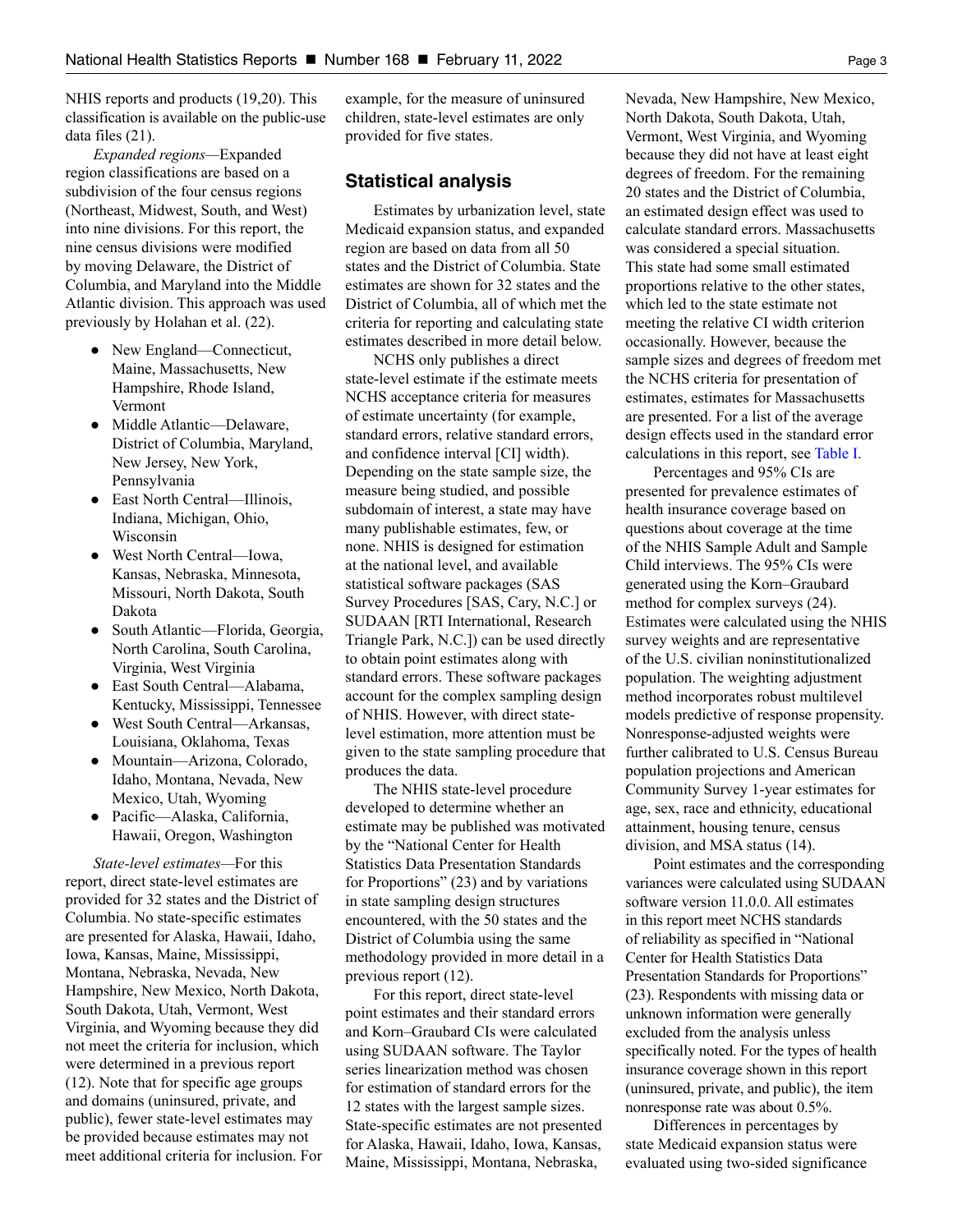tests at the 0.05 level (*t* tests). Trends by urbanization level were evaluated using orthogonal polynomials in logistic regression. Differences between national and subnational estimates were tested for statistical significance to identify those expanded regions and states that differ significantly from the national average. The estimated standard errors of the differences between state and national estimates accounted for nonindependence of state and national estimates by incorporating their covariance (and similarly for the differences between regional and national estimates).

Terms such as "higher than" and "lower than" indicate a statistically significant difference. Lack of comment regarding the difference between any two estimates does not necessarily mean that the difference was tested and found to be not significant. Furthermore, these tests did not take multiple comparisons into account.

[Tables 1–3](#page-9-0) show national estimates (as well as those by state Medicaid expansion status, urbanization level, region, and state) of the percentages of people who were uninsured, had private coverage, and had public coverage in 2020. Additionally, these estimates are presented by geographic subdivisions and nationally for people of all ages who were uninsured, had private coverage, and had public coverage in [Table II.](#page-15-0)  In this report, tables are provided for reference and detailed results may not be discussed.

## **Results**

## **National estimates of health insurance coverage**

In 2020, among people under age 65, 11.5% were uninsured, 64.3% had private coverage, and 26.5% had public coverage at the time of the interview (Figure 1). Children aged 0–17 years were less likely than adults aged 18–64 to be uninsured (5.0% and 13.9%, respectively) and have private coverage (55.1% and 67.7%, respectively), but they were more likely to have public coverage (42.1% and 20.7%, respectively).

**Figure 1. Percentage of people under age 65 who were uninsured, had private coverage, or had public coverage at the time of interview, by age group: United States, 2020**



ignificantly different from children  $(p < 0.05)$ . SOURCE: National Center for Health Statistics, National Health Interview Survey 2020

## **National estimates of health insurance coverage by urbanization level**

In 2020, among people under age 65, health insurance coverage varied by urbanization level. Among adults aged 18–64, the percentage who were uninsured was lower for those living in large fringe metropolitan counties (11.8%) compared with those living in large central metropolitan counties (14.0%), and then increased with decreasing levels of urbanization [\(Figure 2\)](#page-4-0). Adults aged 18–64 living in large fringe metropolitan counties (73.6%) were more likely to have private coverage than those living in large central metropolitan (68.3%), medium and small metropolitan (66.3%), and nonmetropolitan (58.5%) counties. The percentage of adults aged 18–64 who had public coverage was lowest among those living in large fringe metropolitan counties (17.0%), followed by those living in large central metropolitan (19.7%), medium and small metropolitan (22.6%), and nonmetropolitan (26.3%) counties.

For children, the percentage who were uninsured among those living in medium and small metropolitan counties (3.3%) was lower than among those living in large central metropolitan (5.9%) and nonmetropolitan (7.7%) counties [\(Figure 3\)](#page-4-0). Children living in large fringe metropolitan counties (63.9%) were more likely than those living in large central metropolitan (56.4%), medium and small metropolitan (51.8%), and nonmetropolitan (43.5%) counties to have private coverage. Children living in large fringe metropolitan counties (33.1%) were the least likely to have public coverage compared with those living in large central metropolitan (39.5%), medium and small metropolitan (47.6%), and nonmetropolitan (52.0%) counties.

## **Health insurance coverage by state Medicaid expansion status**

As of January 1, 2020, 35 states and the District of Columbia had expanded Medicaid. Among adults aged 18−64, those living in Medicaid expansion states were less likely to be uninsured (10.3%) and more likely to have private insurance  $(69.5\%)$  and public coverage  $(22.7\%)$ than those living in nonexpansion states (20.7%, 64.4%, and 17.2%, respectively) [\(Figure 4\).](#page-5-0) Children living in Medicaid expansion states were less likely than those in nonexpansion states to be uninsured (3.6% compared with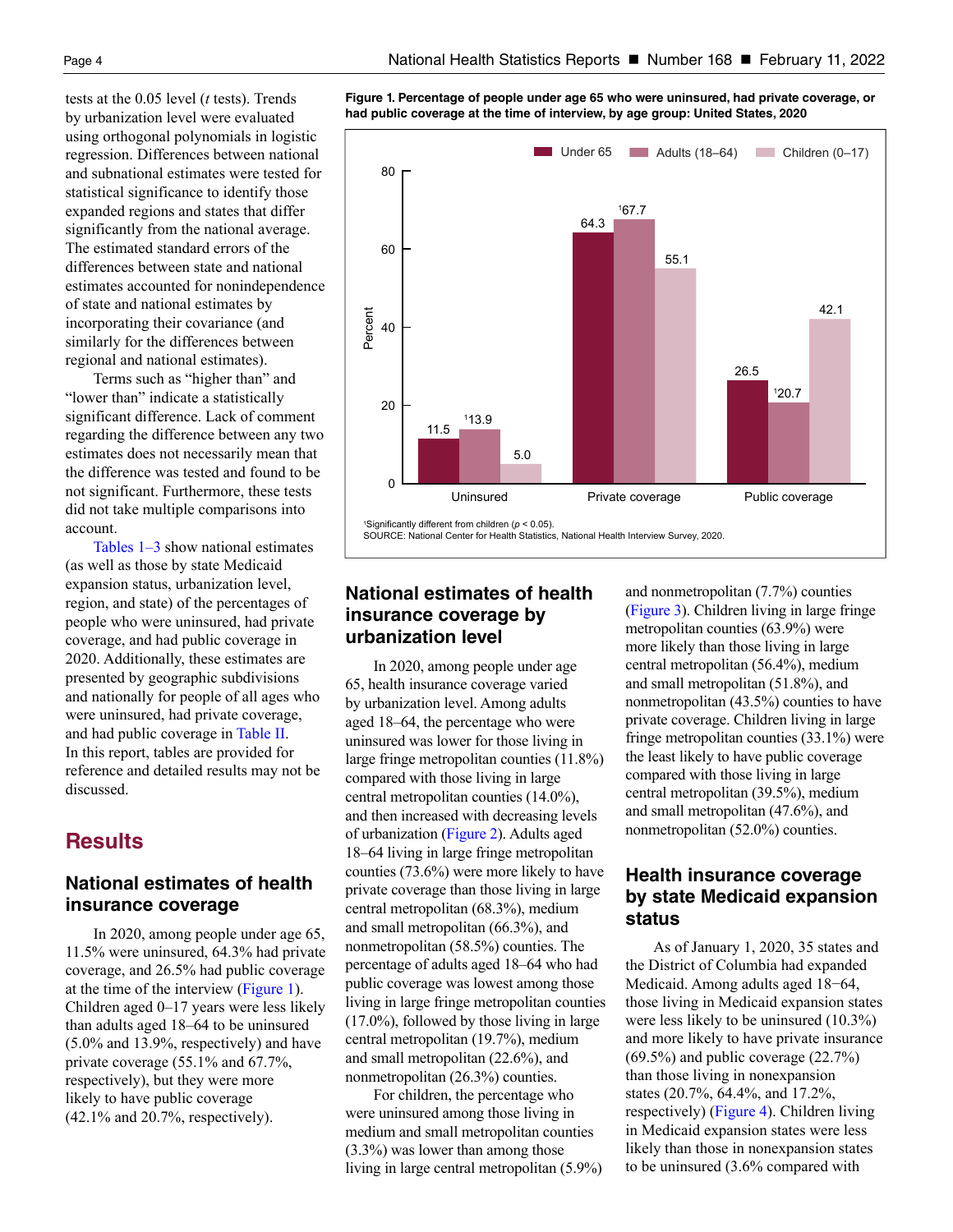<span id="page-4-0"></span>**Figure 2. Percentage of adults aged 18–64 who were uninsured, had private coverage, or had public coverage, by urbanization level: United States, 2020**







7.7%) and more likely to have private insurance (57.6% compared with 50.8%) [\(Figure 5\)](#page-5-0). The observed difference in public coverage for children between Medicaid expansion states (41.2%) and

nonexpansion states (43.6%) was not significant.

## **Regional estimates of health insurance coverage**

In 2020, among people under age 65, percentages of uninsured people in the South Atlantic (15.6%) and West South Central (20.5%) regions were significantly higher than the national average (11.5%), and percentages in the New England (3.3%), Middle Atlantic (7.9%), East North Central (8.8%), West North Central (9.4%), and Pacific (8.9%) regions were significantly lower than the national average [\(Table 1\)](#page-9-0). The percentage with public coverage was significantly higher in the East South Central region (32.4%) than the national average (26.5%), and the percentage in the West North Central region (19.6%) was significantly lower than the national average. Percentages of private coverage were significantly higher in the New England (74.3%), East North Central (68.7%), and West North Central (73.9%) regions than the national average (64.3%), and percentages were significantly lower than the national average in the South Atlantic (59.8%), East South Central (58.0%), and West South Central (55.6%) regions.

## **State estimates of health insurance coverage**

State-level estimates are shown for 32 states and the District of Columbia for people under age 65 and adults aged 18–64. Among adults aged 18−64, the percentage who were uninsured was significantly higher than the national average (13.9%) in Florida (19.5%), Georgia (25.4%), North Carolina (20.3%), and Texas (28.1%), and significantly lower than the national average in California (11.5%), Michigan (6.7%), New York (9.0%), and Pennsylvania (7.7%) [\(Figure 6,](#page-6-0) [Table 2\).](#page-11-0) Among adults aged 18–64, the percentage who had public coverage was significantly higher than the national average (20.7%) in Louisiana (41.2%), Michigan (27.4%), and New York (29.4%), and significantly lower than the national average in Georgia (16.3%), Illinois (15.3%), and Texas (13.1%) [\(Figure 7,](#page-6-0) [Table 2\)](#page-11-0). Among adults aged 18–64, the percentages with private insurance were significantly higher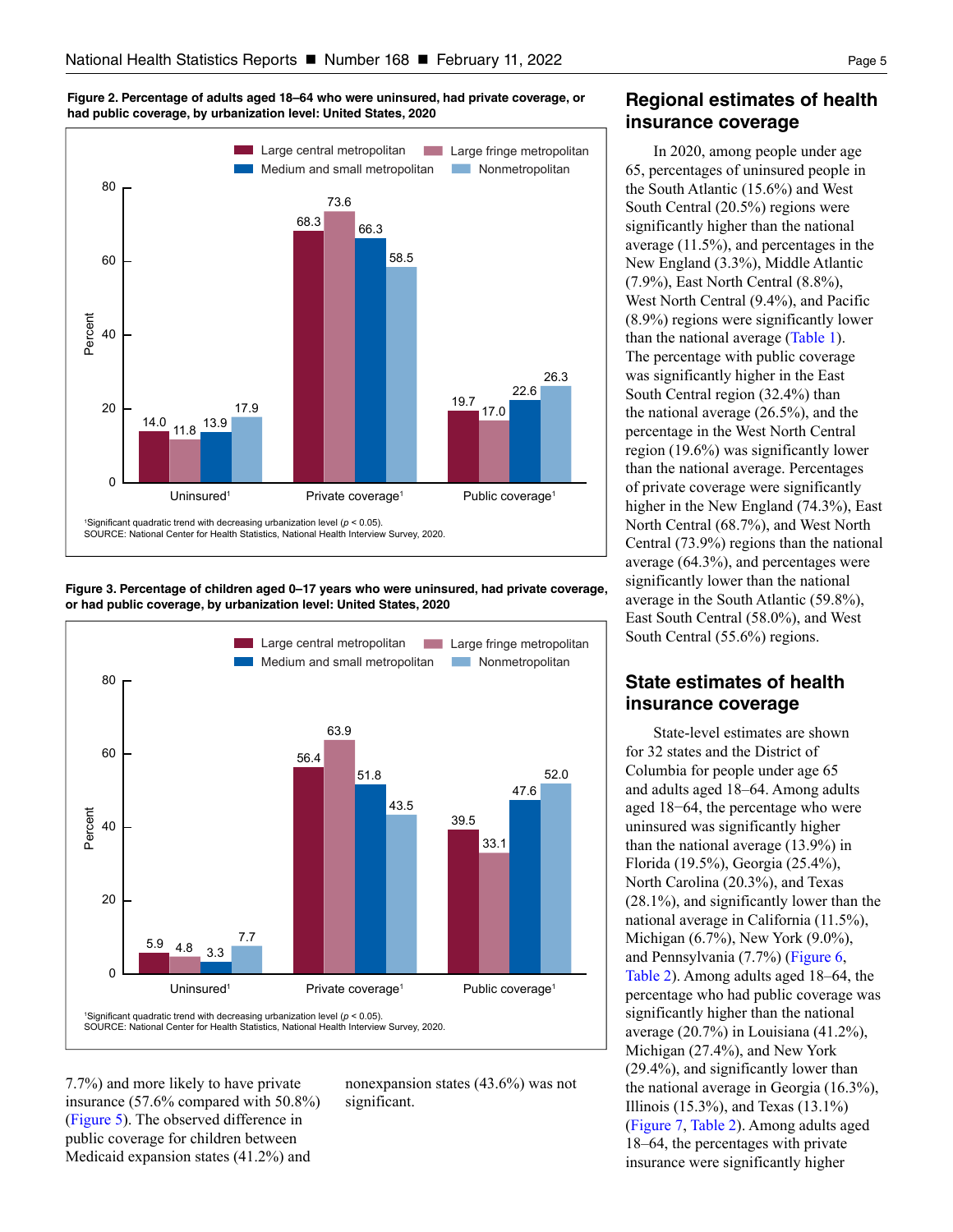<span id="page-5-0"></span>



**Figure 5. Percentage of children aged 0–17 years who were uninsured, had private coverage, or had public coverage, by state Medicaid expansion status: United States, 2020**



than the national average (67.7%) in Illinois (76.2%), Massachusetts (77.4%), Minnesota (80.3%), and Pennsylvania (76.8%), and significantly lower than the national average in Georgia (59.5%),

Louisiana (51.4%), and Texas (60.5%) [\(Figure 8,](#page-7-0) [Table 2\)](#page-11-0).

Among children aged 0–17 years, state-level estimates are shown for 16 states [\(Table 3\)](#page-13-0). The percentage

of children without health insurance coverage was significantly higher than the national average (5.0%) in Texas (11.7%), and significantly lower than the national average in California (2.0%) and Michigan (0.7%). State-level estimates for public coverage among children are shown for 12 states and for private coverage, 13 states. None of the presented state-level estimates of public coverage among children were significantly higher or lower than the national average (42.1%). The percentage of children with private coverage was significantly higher than the national average (55.1%) in Minnesota (83.3%) and Pennsylvania (68.1%), and significantly lower than the national average in Florida (43.4%).

## **Summary**

This report provides an overall picture of health insurance coverage in the United States by selected geographic subdivisions. In 2020, variation in health insurance coverage was found by urbanization level, state Medicaid expansion status, expanded region, and selected states and the District of Columbia. Generally, people living in Medicaid nonexpansion states, nonmetropolitan counties, and the West South Central region were the most likely to be uninsured. Variation in the percentage of uninsured people was also observed among the selected states shown in this report.

This report is not without limitations. NHIS responses are self-reported, so they may be subject to recall bias. Data collection procedures were modified due to the COVID-19 pandemic, leading to a smaller Sample Child file (14). Moreover, the 2020 NHIS data file retained some biases after weighting adjustments, notably an underrepresentation of adults living alone and those in the lowest income category, and an overrepresentation of adults living in households with both landline and cell telephones (15). However, no biases were detected for estimates of health insurance coverage based on the full sample (15).

One strength of NHIS is that it has a very low nonresponse rate to questions about the type of health insurance coverage (about 0.5%). Additionally, a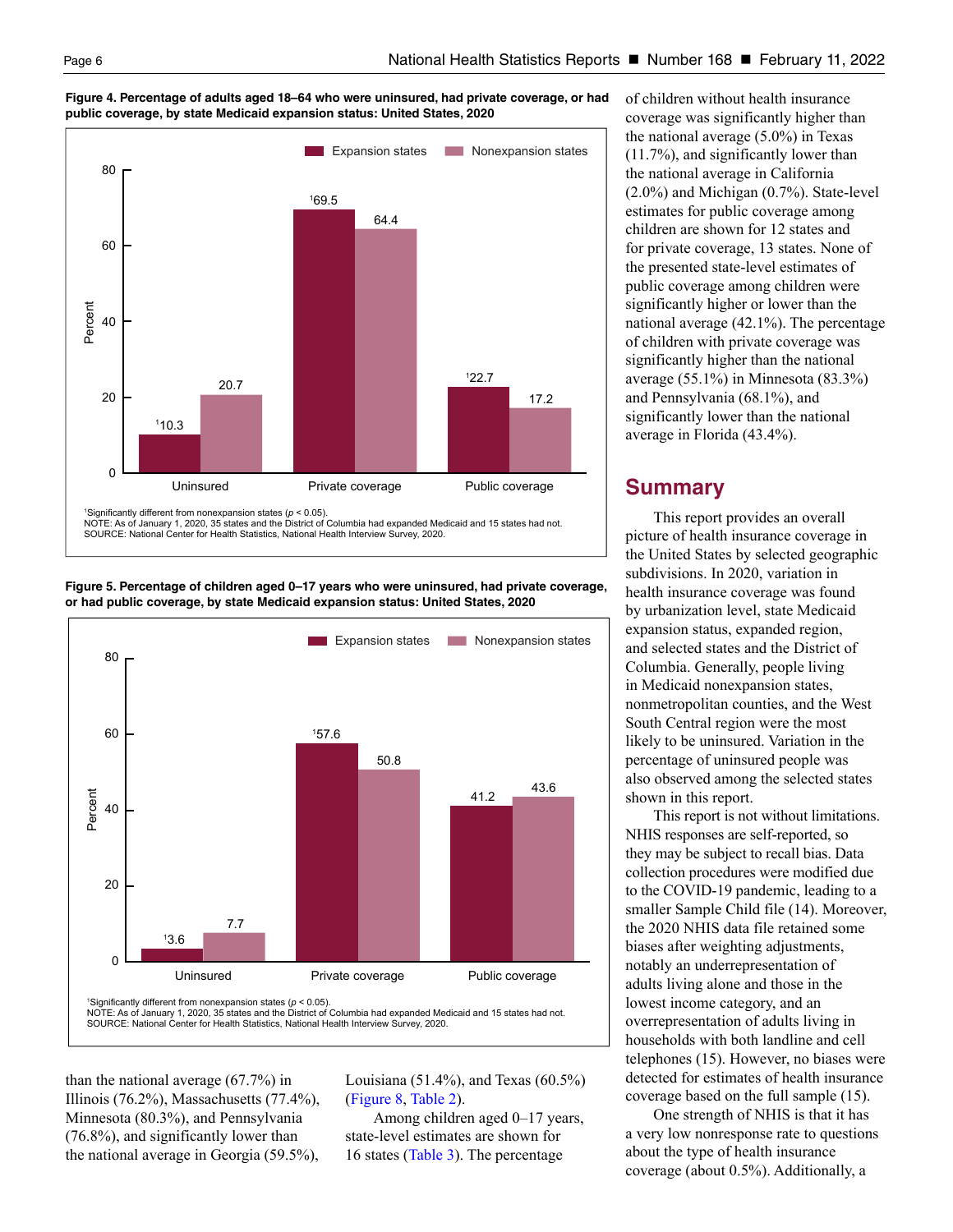

<span id="page-6-0"></span>**Figure 6. Adults aged 18–64 who were uninsured at the time of interview: United States, 2020** 



**Figure 7. Adults aged 18–64 who had public coverage at the time of interview: United States, 2020**

NOTE: Data are based on household interviews of a sample of the U.S. civilian noninstitutionalized population.<br>SOURCE: National Center for Health Statistics, National Health Interview Survey, 2020.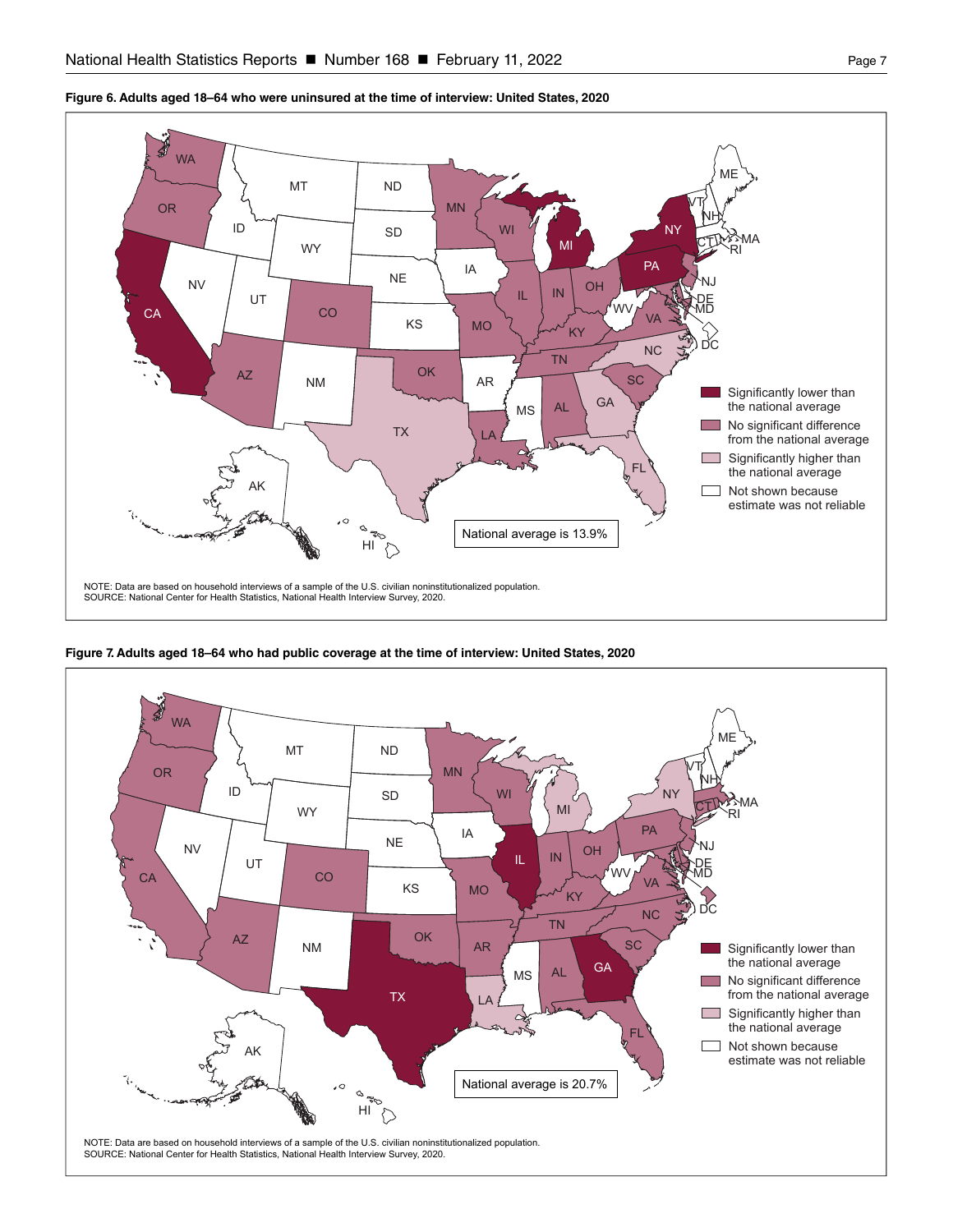

#### <span id="page-7-0"></span>**Figure 8. Adults aged 18–64 who had private coverage at the time of interview: United States, 2020**

feature that distinguishes NHIS estimates of health insurance coverage from other survey-based estimates is the use of responses to follow-up questions to evaluate the reliability of the reported health insurance coverage and resolve conflicting information (see NHIS, Health Insurance Information: [https://](https://www.cdc.gov/nchs/nhis/insurance.htm) [www.cdc.gov/nchs/nhis/insurance.htm\)](https://www.cdc.gov/nchs/nhis/insurance.htm).

## **References**

- 1. Larson K, Cull WL, Racine AD, Olson LM. Trends in access to health care services for US children: 2000–2014. Pediatrics 138(6):e20162176. 2016.
- 2. Institute of Medicine. Coverage matters: Insurance and health care. Washington, DC: National Academies Press. 2001.
- 3. Institute of Medicine. America's uninsured crisis: Consequences for health and health care. Washington, DC: National Academies Press. 2009.
- 4. Ahluwalia IB, Bolen J, Pearson WS, Link M, Garvin W, Mokdad A. State and metropolitan variation in lack of health insurance among working-

age adults, Behavioral Risk Factor Surveillance System, 2006. Public Health Rep 124(1):34–41. 2009.

- 5. Cohen RA, Terlizzi EP, Martinez ME. Health insurance coverage: Early release of estimates from the National Health Interview Survey, 2018. National Center for Health Statistics. May 2019. Available from: [https://www.cdc.gov/nchs/data/nhis/](https://www.cdc.gov/nchs/data/nhis/earlyrelease/insur201905.pdf) [earlyrelease/insur201905.pdf](https://www.cdc.gov/nchs/data/nhis/earlyrelease/insur201905.pdf).
- 6. Keisler-Starkey K, Bunch LN. Health insurance coverage in the United States: 2019. Current Population Reports, P60–271. U.S. Census Bureau. 2020.
- 7. Blewett LA, Davern M. Meeting the need for state-level estimates of health insurance coverage: Use of state and federal survey data. Health Serv Res 41(3 Pt 1):946–75. 2006.
- 8. Kosali S. Data needs for policy research on state-level health insurance markets. Inquiry 45(1):89–97. 2008.
- 9. Drake C, Fried B, Blewett LA. Estimated costs of a reinsurance program to stabilize the individual health insurance market: National-

and state-level estimates. Inquiry 56:46958019836060. 2019.

- 10. Affordable Care Act of 2010. Pub L No 111–148, Pub L No 111–152. 2010.
- 11. Simpson M. The implications of Medicaid expansion in the remaining states: 2020 update. Urban Institute. 2020.
- 12. Cohen RA, Terlizzi EP, Cha AE, Martinez ME, Parsons VL, Wei R, He Y. Geographic variation in health insurance coverage: United States, 2019. National Health Statistics Reports; no 163. Hyattsville MD: National Center for Health Statistics. 2021.
- 13. Social Security Act. Title XVIII: Health insurance for the aged and disabled. 42 USC 1395–1395III. 1965.
- 14. National Center for Health Statistics. Survey description, National Health Interview Survey, 2020. 2021.
- 15. Bramlett MD, Dahlhamer JM, Bose J. Weighting procedures and bias assessment for the 2020 National Health Interview Survey. Hyattsville, MD: National Center for Health Statistics. 2021.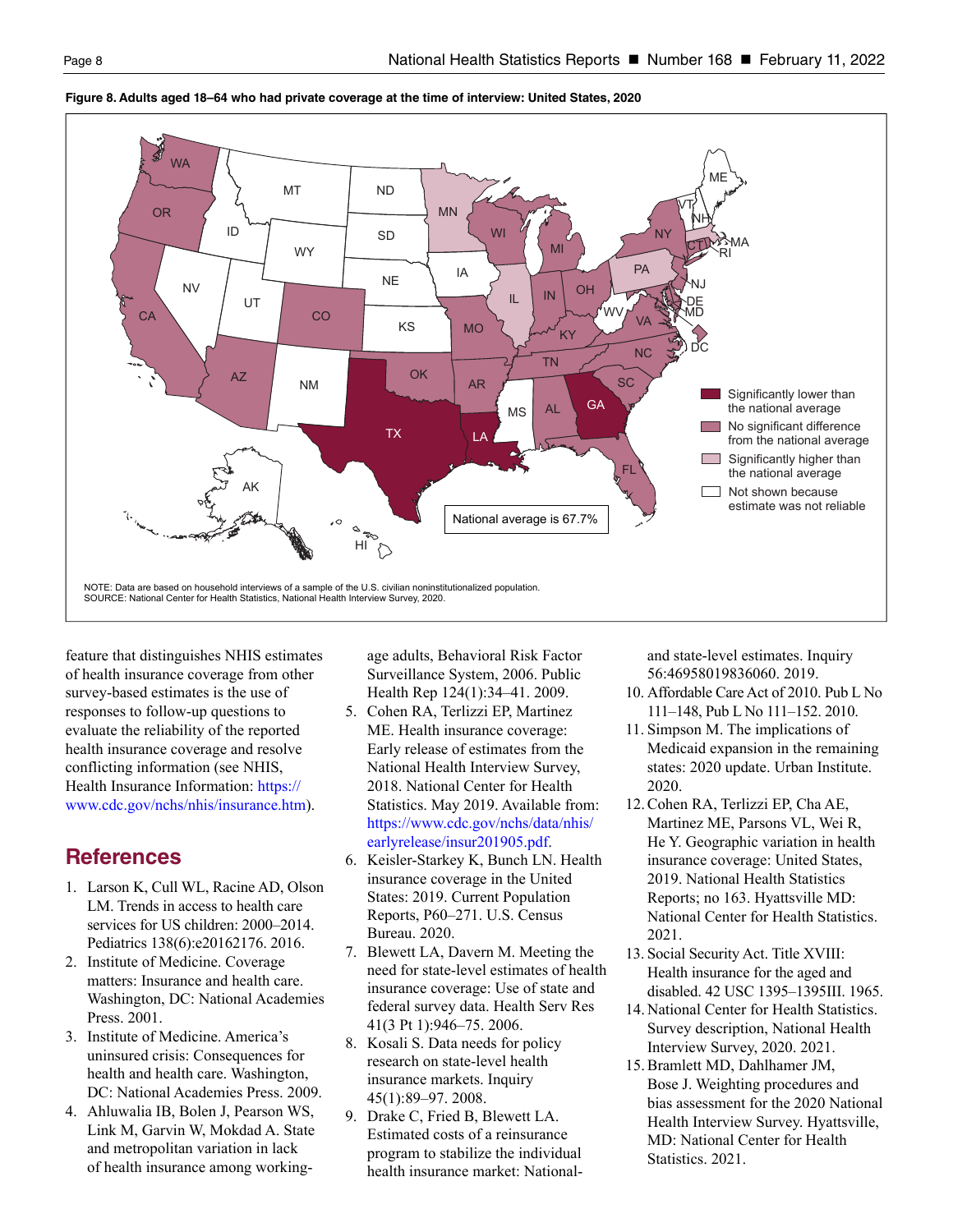- 16. Office of Management and Budget. Revised delineations of metropolitan statistical areas, micropolitan statistical areas, and combined statistical areas, and guidance on uses of the delineations of these areas. OMB Bulletin No. 13–01. 2013.
- 17. National Center for Health Statistics. 2013 NCHS urban–rural classification scheme for counties. Available from: [https://www.cdc.gov/nchs/data\\_](https://www.cdc.gov/nchs/data_access/urban_rural.htm#2013_Urban-Rural_Classification_Scheme_for_Counties) [access/urban\\_rural.htm#2013\\_Urban-](https://www.cdc.gov/nchs/data_access/urban_rural.htm#2013_Urban-Rural_Classification_Scheme_for_Counties)Rural Classification Scheme for [Counties](https://www.cdc.gov/nchs/data_access/urban_rural.htm#2013_Urban-Rural_Classification_Scheme_for_Counties) .
- 18. Ingram DD, Franco SJ. 2013 NCHS urban–rural classification scheme for counties. National Center for Health Statistics. Vital Health Stat 2(166). 2014.
- 19. Clarke TC, Norris T, Schiller JS. Early release of selected estimates based on data from the 2018 National Health Interview Survey. National Center for Health Statistics. 2019. Available from: [https://www.cdc.gov/nchs/nhis/](https://www.cdc.gov/nchs/nhis/releases/released201905.htm) [releases/released201905.htm](https://www.cdc.gov/nchs/nhis/releases/released201905.htm) .
- 20. National Center for Health Statistics. Technical notes for summary health statistics tables: National Health Interview Survey. 2019. Available from: [https://www.cdc.gov/nchs/data/](https://www.cdc.gov/nchs/data/nhis/SHS_Tech_Notes.pdf) [nhis/SHS\\_Tech\\_Notes.pdf](https://www.cdc.gov/nchs/data/nhis/SHS_Tech_Notes.pdf).
- 21. National Center for Health Statistics. National Health Interview Survey, 2020. Public-use data file and documentation. Available from: [https://www.cdc.gov/nchs/](https://www.cdc.gov/nchs/nhis/2020nhis.htm) [nhis/2020nhis.htm](https://www.cdc.gov/nchs/nhis/2020nhis.htm).
- 22. Holahan J, Buettgens M, Carroll C, Dorn S. The cost and coverage implications of the ACA Medicaid expansion: National and state-bystate analysis. Kaiser Commission on Medicaid and the Uninsured. 2012. Available from: [https://www.kff.org/](https://www.kff.org/wp-content/uploads/2013/01/8384.pdf) [wp-content/uploads/2013/01/8384.pdf.](https://www.kff.org/wp-content/uploads/2013/01/8384.pdf)
- 23. Parker JD, Talih M, Malec DJ, Beresovsky V, Carroll M, Gonzalez Jr JF, et al. National Center for Health Statistics data presentation standards for proportions. National Center for Health Statistics. Vital Health Stat 2(175). 2017.
- 24. Korn EL, Graubard BI. Confidence intervals for proportions with small expected number of positive counts estimated from survey data. Surv Methodol 24(2):193–201. 1998.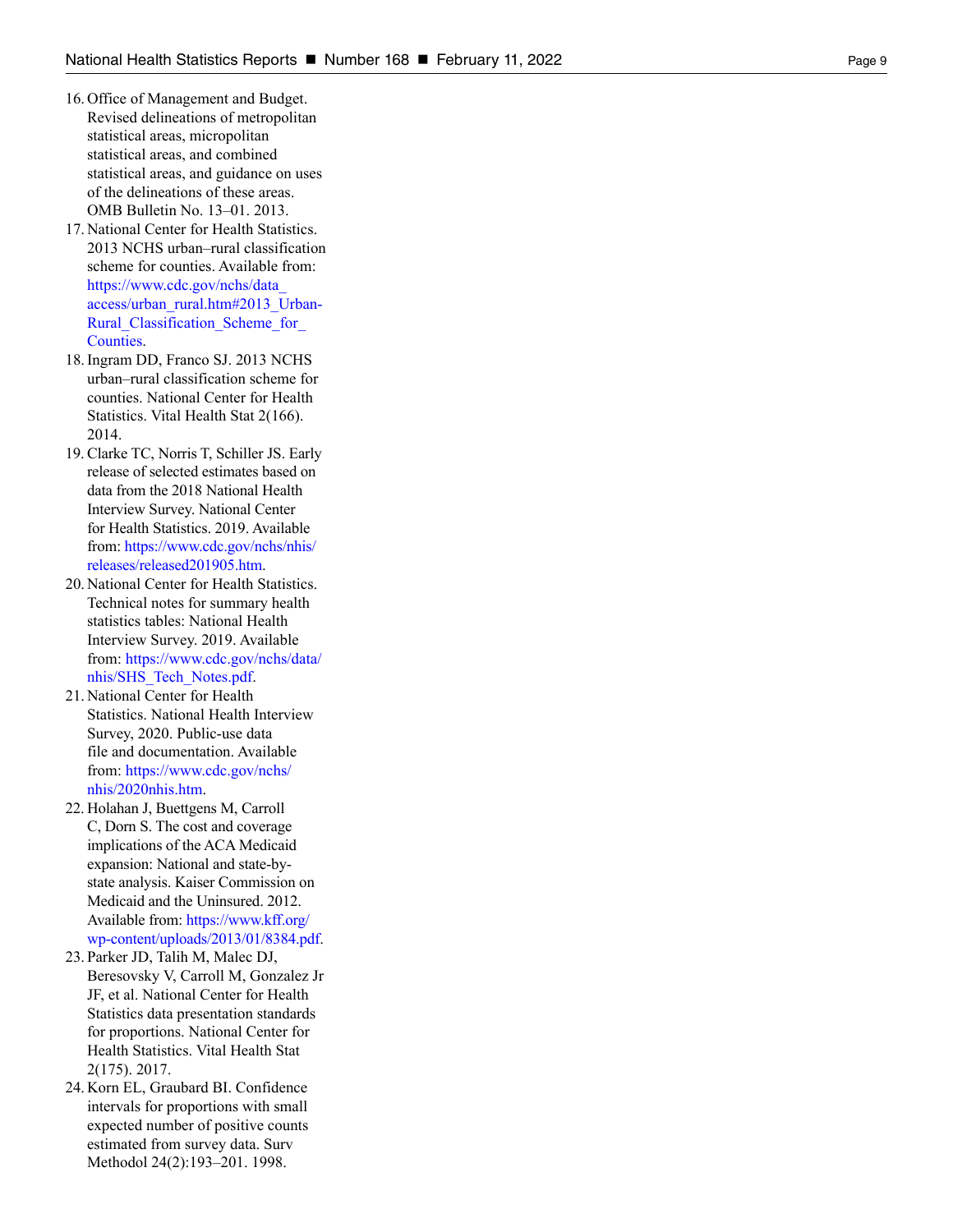<span id="page-9-0"></span>**Table 1. Percentage of people under age 65 who had private health insurance coverage, public health coverage, or were uninsured at the time of the interview, by urbanization level, state Medicaid expansion status, expanded region, and selected states: United States, 2020**

| Percent (95% confidence interval)<br>64.3 (63.2-65.4)<br>26.5 (25.5-27.5)<br>11.5 (10.9-12.2)<br>Urbanization level <sup>5</sup><br>65.3 (63.6-67.1)<br>24.6 (23.1-26.1)<br>$12.0(11.0-13.1)$<br>70.9 (68.9-72.9)<br>21.4 (19.7-23.3)<br>$9.9(8.7 - 11.1)$<br>62.2 (60.1-64.2)<br>29.6 (27.6-31.7)<br>$10.9(9.9 - 12.0)$<br>54.3 (50.4-58.1)<br>$33.5(30.4 - 36.8)$<br>15.0 (12.6-17.7)<br>State Medicaid expansion status <sup>10</sup><br>66.3 (65.0-67.7)<br>27.6 (26.4-28.8)<br>$8.5(7.8-9.2)$<br>60.7 (58.8-62.6)<br>24.4 (22.8-26.1)<br>17.1 (15.9-18.4)<br>Expanded region <sup>13</sup><br>74.3 (70.1-78.3)<br>24.5 (21.2-28.0)<br>$3.3(2.3 - 4.7)$<br>66.6 (63.7-69.4)<br>27.9 (25.0-30.9)<br>$7.9(6.4 - 9.6)$<br>68.7 (66.0-71.3)<br>25.5 (23.0-28.2)<br>$8.8(7.4 - 10.4)$<br>73.9 (70.4-77.2)<br>19.6 (17.2-22.1)<br>$9.4(7.5 - 11.6)$<br>27.1 (24.7-29.6)<br>15.6 (13.8-17.4)<br>59.8 (57.1-62.5)<br>$32.4(28.5 - 36.5)$<br>$12.3(10.3 - 14.6)$<br>58.0 (53.3-62.6)<br>55.6 (52.0-59.2)<br>25.6 (22.4-29.0)<br>$20.5(18.1 - 23.0)$<br>64.9 (59.8-69.7)<br>25.6 (22.3-29.2)<br>$11.8(9.1 - 14.9)$<br>65.3 (62.9-67.6)<br>27.8 (25.7-29.9)<br>$8.9(7.7-10.2)$<br>Selected states <sup>14</sup><br>$10.0(5.4 - 16.5)$<br>59.3 (48.9-69.2)<br>33.4 (23.8–44.1)<br>$12.7(7.8-19.2)$<br>$31.6(22.7 - 41.6)$<br>58.1 (48.3-67.5)<br>28.9 (16.1-44.7)<br>61.4 (45.9-75.3)<br>64.4 (61.4–67.3)<br>28.4 (25.8-31.1)<br>$8.9(7.5 - 10.4)$<br>62.8 (54.5-70.7)<br>27.2 (20.0-35.5)<br>$11.8(7.7-17.2)$<br>70.0 (59.2-79.4)<br>26.2 (17.0-37.3)<br>67.8 (53.1-80.4)<br>27.9 (15.7-43.0)<br>59.7 (55.5-63.8)<br>25.6 (21.6-29.8)<br>16.7 (13.6-20.2)<br>24.6 (19.0-30.9)<br>56.3 (49.4–63.1)<br>20.3 (16.5–24.5)<br>21.4 (17.3-26.0)<br>$9.2(6.6 - 12.3)$<br>72.1 (67.5–76.3)<br>$10.5(6.5 - 15.9)$<br>64.8 (56.1-72.8)<br>27.1 (19.6-35.8)<br>42.4 (32.3-52.9)<br>$7.9(4.0 - 13.8)$<br>52.9 (42.8–62.9)<br>46.2 (36.1–56.6)<br>46.9 (36.4–57.7)<br>66.7 (56.3-76.1)<br>27.4 (18.4-37.9)<br>76.2 (69.5-82.0)<br>22.0 (16.2-28.8)<br>$2.6(1.0-5.3)$<br>$32.3(25.8 - 39.3)$<br>$5.3(3.2 - 8.2)$<br>66.3 (58.5-73.5)<br>$7.1(3.8 - 11.8)$<br>81.1 (73.6–87.2)<br>13.7 (8.3–20.9)<br>73.9 (65.9-80.9)<br>17.8 (11.7-25.4)<br>$10.4(6.5 - 15.7)$<br>24.1 (17.0-32.3)<br>$11.2(6.7-17.2)$<br>66.7 (58.1–74.5)<br>34.4 (30.2-38.7)<br>$7.4(5.0 - 10.3)$<br>60.9 (56.4-65.2)<br>60.5 (52.9-67.8)<br>25.9 (19.6-33.1)<br>16.9 (12.8-21.7)<br>68.5 (62.9-73.7)<br>24.2 (19.3-29.8)<br>$10.5(7.1 - 14.7)$<br>24.0 (15.6-34.3)<br>52.6 (40.0–65.0)<br>27.9 (17.3–40.8)<br>62.4 (53.4-70.7)<br>29.8 (21.8-38.9)<br>$11.4(7.1 - 17.1)$<br>$6.9(4.9 - 9.4)$<br>74.7 (68.2–80.6)<br>20.9 (14.3–28.8)<br>77.7 (62.9–88.6)<br>25.3 (13.2-41.0)<br>57.2 (46.8–67.2)<br>33.4 (23.8–44.1)<br>$13.1(7.8 - 20.1)$<br>64.2 (55.8–72.0)<br>25.3 (18.2-33.4)<br>$13.3(8.9-18.9)$<br>57.0 (52.7–61.2)<br>21.5 (18.2-25.0)<br>23.1 (20.1-26.3)<br>60.9 (54.3–67.2)<br>31.9 (25.6-38.7)<br>$10.2(6.6 - 15.0)$<br>$7.4(4.4-11.5)$<br>72.8 (65.6–79.3)<br>22.2 (16.0-29.3)<br>$8.0(5.1 - 11.8)$<br>68.7 (61.9-75.0)<br>26.2 (20.1-33.0) | Selected geographic characteristic and Medicaid expansion status | Private <sup>1</sup> | Public <sup>2</sup> | Uninsured <sup>3</sup> |
|--------------------------------------------------------------------------------------------------------------------------------------------------------------------------------------------------------------------------------------------------------------------------------------------------------------------------------------------------------------------------------------------------------------------------------------------------------------------------------------------------------------------------------------------------------------------------------------------------------------------------------------------------------------------------------------------------------------------------------------------------------------------------------------------------------------------------------------------------------------------------------------------------------------------------------------------------------------------------------------------------------------------------------------------------------------------------------------------------------------------------------------------------------------------------------------------------------------------------------------------------------------------------------------------------------------------------------------------------------------------------------------------------------------------------------------------------------------------------------------------------------------------------------------------------------------------------------------------------------------------------------------------------------------------------------------------------------------------------------------------------------------------------------------------------------------------------------------------------------------------------------------------------------------------------------------------------------------------------------------------------------------------------------------------------------------------------------------------------------------------------------------------------------------------------------------------------------------------------------------------------------------------------------------------------------------------------------------------------------------------------------------------------------------------------------------------------------------------------------------------------------------------------------------------------------------------------------------------------------------------------------------------------------------------------------------------------------------------------------------------------------------------------------------------------------------------------------------------------------------------------------------------------------------------------------------------------------------------------------------------------------------------------------------------------------------------------------------------------------|------------------------------------------------------------------|----------------------|---------------------|------------------------|
|                                                                                                                                                                                                                                                                                                                                                                                                                                                                                                                                                                                                                                                                                                                                                                                                                                                                                                                                                                                                                                                                                                                                                                                                                                                                                                                                                                                                                                                                                                                                                                                                                                                                                                                                                                                                                                                                                                                                                                                                                                                                                                                                                                                                                                                                                                                                                                                                                                                                                                                                                                                                                                                                                                                                                                                                                                                                                                                                                                                                                                                                                                        |                                                                  |                      |                     |                        |
|                                                                                                                                                                                                                                                                                                                                                                                                                                                                                                                                                                                                                                                                                                                                                                                                                                                                                                                                                                                                                                                                                                                                                                                                                                                                                                                                                                                                                                                                                                                                                                                                                                                                                                                                                                                                                                                                                                                                                                                                                                                                                                                                                                                                                                                                                                                                                                                                                                                                                                                                                                                                                                                                                                                                                                                                                                                                                                                                                                                                                                                                                                        |                                                                  |                      |                     |                        |
|                                                                                                                                                                                                                                                                                                                                                                                                                                                                                                                                                                                                                                                                                                                                                                                                                                                                                                                                                                                                                                                                                                                                                                                                                                                                                                                                                                                                                                                                                                                                                                                                                                                                                                                                                                                                                                                                                                                                                                                                                                                                                                                                                                                                                                                                                                                                                                                                                                                                                                                                                                                                                                                                                                                                                                                                                                                                                                                                                                                                                                                                                                        |                                                                  |                      |                     |                        |
|                                                                                                                                                                                                                                                                                                                                                                                                                                                                                                                                                                                                                                                                                                                                                                                                                                                                                                                                                                                                                                                                                                                                                                                                                                                                                                                                                                                                                                                                                                                                                                                                                                                                                                                                                                                                                                                                                                                                                                                                                                                                                                                                                                                                                                                                                                                                                                                                                                                                                                                                                                                                                                                                                                                                                                                                                                                                                                                                                                                                                                                                                                        |                                                                  |                      |                     |                        |
|                                                                                                                                                                                                                                                                                                                                                                                                                                                                                                                                                                                                                                                                                                                                                                                                                                                                                                                                                                                                                                                                                                                                                                                                                                                                                                                                                                                                                                                                                                                                                                                                                                                                                                                                                                                                                                                                                                                                                                                                                                                                                                                                                                                                                                                                                                                                                                                                                                                                                                                                                                                                                                                                                                                                                                                                                                                                                                                                                                                                                                                                                                        |                                                                  |                      |                     |                        |
|                                                                                                                                                                                                                                                                                                                                                                                                                                                                                                                                                                                                                                                                                                                                                                                                                                                                                                                                                                                                                                                                                                                                                                                                                                                                                                                                                                                                                                                                                                                                                                                                                                                                                                                                                                                                                                                                                                                                                                                                                                                                                                                                                                                                                                                                                                                                                                                                                                                                                                                                                                                                                                                                                                                                                                                                                                                                                                                                                                                                                                                                                                        |                                                                  |                      |                     |                        |
|                                                                                                                                                                                                                                                                                                                                                                                                                                                                                                                                                                                                                                                                                                                                                                                                                                                                                                                                                                                                                                                                                                                                                                                                                                                                                                                                                                                                                                                                                                                                                                                                                                                                                                                                                                                                                                                                                                                                                                                                                                                                                                                                                                                                                                                                                                                                                                                                                                                                                                                                                                                                                                                                                                                                                                                                                                                                                                                                                                                                                                                                                                        |                                                                  |                      |                     |                        |
|                                                                                                                                                                                                                                                                                                                                                                                                                                                                                                                                                                                                                                                                                                                                                                                                                                                                                                                                                                                                                                                                                                                                                                                                                                                                                                                                                                                                                                                                                                                                                                                                                                                                                                                                                                                                                                                                                                                                                                                                                                                                                                                                                                                                                                                                                                                                                                                                                                                                                                                                                                                                                                                                                                                                                                                                                                                                                                                                                                                                                                                                                                        |                                                                  |                      |                     |                        |
|                                                                                                                                                                                                                                                                                                                                                                                                                                                                                                                                                                                                                                                                                                                                                                                                                                                                                                                                                                                                                                                                                                                                                                                                                                                                                                                                                                                                                                                                                                                                                                                                                                                                                                                                                                                                                                                                                                                                                                                                                                                                                                                                                                                                                                                                                                                                                                                                                                                                                                                                                                                                                                                                                                                                                                                                                                                                                                                                                                                                                                                                                                        |                                                                  |                      |                     |                        |
|                                                                                                                                                                                                                                                                                                                                                                                                                                                                                                                                                                                                                                                                                                                                                                                                                                                                                                                                                                                                                                                                                                                                                                                                                                                                                                                                                                                                                                                                                                                                                                                                                                                                                                                                                                                                                                                                                                                                                                                                                                                                                                                                                                                                                                                                                                                                                                                                                                                                                                                                                                                                                                                                                                                                                                                                                                                                                                                                                                                                                                                                                                        |                                                                  |                      |                     |                        |
|                                                                                                                                                                                                                                                                                                                                                                                                                                                                                                                                                                                                                                                                                                                                                                                                                                                                                                                                                                                                                                                                                                                                                                                                                                                                                                                                                                                                                                                                                                                                                                                                                                                                                                                                                                                                                                                                                                                                                                                                                                                                                                                                                                                                                                                                                                                                                                                                                                                                                                                                                                                                                                                                                                                                                                                                                                                                                                                                                                                                                                                                                                        |                                                                  |                      |                     |                        |
|                                                                                                                                                                                                                                                                                                                                                                                                                                                                                                                                                                                                                                                                                                                                                                                                                                                                                                                                                                                                                                                                                                                                                                                                                                                                                                                                                                                                                                                                                                                                                                                                                                                                                                                                                                                                                                                                                                                                                                                                                                                                                                                                                                                                                                                                                                                                                                                                                                                                                                                                                                                                                                                                                                                                                                                                                                                                                                                                                                                                                                                                                                        |                                                                  |                      |                     |                        |
|                                                                                                                                                                                                                                                                                                                                                                                                                                                                                                                                                                                                                                                                                                                                                                                                                                                                                                                                                                                                                                                                                                                                                                                                                                                                                                                                                                                                                                                                                                                                                                                                                                                                                                                                                                                                                                                                                                                                                                                                                                                                                                                                                                                                                                                                                                                                                                                                                                                                                                                                                                                                                                                                                                                                                                                                                                                                                                                                                                                                                                                                                                        |                                                                  |                      |                     |                        |
|                                                                                                                                                                                                                                                                                                                                                                                                                                                                                                                                                                                                                                                                                                                                                                                                                                                                                                                                                                                                                                                                                                                                                                                                                                                                                                                                                                                                                                                                                                                                                                                                                                                                                                                                                                                                                                                                                                                                                                                                                                                                                                                                                                                                                                                                                                                                                                                                                                                                                                                                                                                                                                                                                                                                                                                                                                                                                                                                                                                                                                                                                                        |                                                                  |                      |                     |                        |
|                                                                                                                                                                                                                                                                                                                                                                                                                                                                                                                                                                                                                                                                                                                                                                                                                                                                                                                                                                                                                                                                                                                                                                                                                                                                                                                                                                                                                                                                                                                                                                                                                                                                                                                                                                                                                                                                                                                                                                                                                                                                                                                                                                                                                                                                                                                                                                                                                                                                                                                                                                                                                                                                                                                                                                                                                                                                                                                                                                                                                                                                                                        |                                                                  |                      |                     |                        |
|                                                                                                                                                                                                                                                                                                                                                                                                                                                                                                                                                                                                                                                                                                                                                                                                                                                                                                                                                                                                                                                                                                                                                                                                                                                                                                                                                                                                                                                                                                                                                                                                                                                                                                                                                                                                                                                                                                                                                                                                                                                                                                                                                                                                                                                                                                                                                                                                                                                                                                                                                                                                                                                                                                                                                                                                                                                                                                                                                                                                                                                                                                        |                                                                  |                      |                     |                        |
|                                                                                                                                                                                                                                                                                                                                                                                                                                                                                                                                                                                                                                                                                                                                                                                                                                                                                                                                                                                                                                                                                                                                                                                                                                                                                                                                                                                                                                                                                                                                                                                                                                                                                                                                                                                                                                                                                                                                                                                                                                                                                                                                                                                                                                                                                                                                                                                                                                                                                                                                                                                                                                                                                                                                                                                                                                                                                                                                                                                                                                                                                                        |                                                                  |                      |                     |                        |
|                                                                                                                                                                                                                                                                                                                                                                                                                                                                                                                                                                                                                                                                                                                                                                                                                                                                                                                                                                                                                                                                                                                                                                                                                                                                                                                                                                                                                                                                                                                                                                                                                                                                                                                                                                                                                                                                                                                                                                                                                                                                                                                                                                                                                                                                                                                                                                                                                                                                                                                                                                                                                                                                                                                                                                                                                                                                                                                                                                                                                                                                                                        |                                                                  |                      |                     |                        |
|                                                                                                                                                                                                                                                                                                                                                                                                                                                                                                                                                                                                                                                                                                                                                                                                                                                                                                                                                                                                                                                                                                                                                                                                                                                                                                                                                                                                                                                                                                                                                                                                                                                                                                                                                                                                                                                                                                                                                                                                                                                                                                                                                                                                                                                                                                                                                                                                                                                                                                                                                                                                                                                                                                                                                                                                                                                                                                                                                                                                                                                                                                        |                                                                  |                      |                     |                        |
|                                                                                                                                                                                                                                                                                                                                                                                                                                                                                                                                                                                                                                                                                                                                                                                                                                                                                                                                                                                                                                                                                                                                                                                                                                                                                                                                                                                                                                                                                                                                                                                                                                                                                                                                                                                                                                                                                                                                                                                                                                                                                                                                                                                                                                                                                                                                                                                                                                                                                                                                                                                                                                                                                                                                                                                                                                                                                                                                                                                                                                                                                                        |                                                                  |                      |                     |                        |
|                                                                                                                                                                                                                                                                                                                                                                                                                                                                                                                                                                                                                                                                                                                                                                                                                                                                                                                                                                                                                                                                                                                                                                                                                                                                                                                                                                                                                                                                                                                                                                                                                                                                                                                                                                                                                                                                                                                                                                                                                                                                                                                                                                                                                                                                                                                                                                                                                                                                                                                                                                                                                                                                                                                                                                                                                                                                                                                                                                                                                                                                                                        |                                                                  |                      |                     |                        |
|                                                                                                                                                                                                                                                                                                                                                                                                                                                                                                                                                                                                                                                                                                                                                                                                                                                                                                                                                                                                                                                                                                                                                                                                                                                                                                                                                                                                                                                                                                                                                                                                                                                                                                                                                                                                                                                                                                                                                                                                                                                                                                                                                                                                                                                                                                                                                                                                                                                                                                                                                                                                                                                                                                                                                                                                                                                                                                                                                                                                                                                                                                        |                                                                  |                      |                     |                        |
|                                                                                                                                                                                                                                                                                                                                                                                                                                                                                                                                                                                                                                                                                                                                                                                                                                                                                                                                                                                                                                                                                                                                                                                                                                                                                                                                                                                                                                                                                                                                                                                                                                                                                                                                                                                                                                                                                                                                                                                                                                                                                                                                                                                                                                                                                                                                                                                                                                                                                                                                                                                                                                                                                                                                                                                                                                                                                                                                                                                                                                                                                                        |                                                                  |                      |                     |                        |
|                                                                                                                                                                                                                                                                                                                                                                                                                                                                                                                                                                                                                                                                                                                                                                                                                                                                                                                                                                                                                                                                                                                                                                                                                                                                                                                                                                                                                                                                                                                                                                                                                                                                                                                                                                                                                                                                                                                                                                                                                                                                                                                                                                                                                                                                                                                                                                                                                                                                                                                                                                                                                                                                                                                                                                                                                                                                                                                                                                                                                                                                                                        |                                                                  |                      |                     |                        |
|                                                                                                                                                                                                                                                                                                                                                                                                                                                                                                                                                                                                                                                                                                                                                                                                                                                                                                                                                                                                                                                                                                                                                                                                                                                                                                                                                                                                                                                                                                                                                                                                                                                                                                                                                                                                                                                                                                                                                                                                                                                                                                                                                                                                                                                                                                                                                                                                                                                                                                                                                                                                                                                                                                                                                                                                                                                                                                                                                                                                                                                                                                        |                                                                  |                      |                     |                        |
|                                                                                                                                                                                                                                                                                                                                                                                                                                                                                                                                                                                                                                                                                                                                                                                                                                                                                                                                                                                                                                                                                                                                                                                                                                                                                                                                                                                                                                                                                                                                                                                                                                                                                                                                                                                                                                                                                                                                                                                                                                                                                                                                                                                                                                                                                                                                                                                                                                                                                                                                                                                                                                                                                                                                                                                                                                                                                                                                                                                                                                                                                                        |                                                                  |                      |                     |                        |
|                                                                                                                                                                                                                                                                                                                                                                                                                                                                                                                                                                                                                                                                                                                                                                                                                                                                                                                                                                                                                                                                                                                                                                                                                                                                                                                                                                                                                                                                                                                                                                                                                                                                                                                                                                                                                                                                                                                                                                                                                                                                                                                                                                                                                                                                                                                                                                                                                                                                                                                                                                                                                                                                                                                                                                                                                                                                                                                                                                                                                                                                                                        |                                                                  |                      |                     |                        |
|                                                                                                                                                                                                                                                                                                                                                                                                                                                                                                                                                                                                                                                                                                                                                                                                                                                                                                                                                                                                                                                                                                                                                                                                                                                                                                                                                                                                                                                                                                                                                                                                                                                                                                                                                                                                                                                                                                                                                                                                                                                                                                                                                                                                                                                                                                                                                                                                                                                                                                                                                                                                                                                                                                                                                                                                                                                                                                                                                                                                                                                                                                        |                                                                  |                      |                     |                        |
|                                                                                                                                                                                                                                                                                                                                                                                                                                                                                                                                                                                                                                                                                                                                                                                                                                                                                                                                                                                                                                                                                                                                                                                                                                                                                                                                                                                                                                                                                                                                                                                                                                                                                                                                                                                                                                                                                                                                                                                                                                                                                                                                                                                                                                                                                                                                                                                                                                                                                                                                                                                                                                                                                                                                                                                                                                                                                                                                                                                                                                                                                                        |                                                                  |                      |                     |                        |
|                                                                                                                                                                                                                                                                                                                                                                                                                                                                                                                                                                                                                                                                                                                                                                                                                                                                                                                                                                                                                                                                                                                                                                                                                                                                                                                                                                                                                                                                                                                                                                                                                                                                                                                                                                                                                                                                                                                                                                                                                                                                                                                                                                                                                                                                                                                                                                                                                                                                                                                                                                                                                                                                                                                                                                                                                                                                                                                                                                                                                                                                                                        |                                                                  |                      |                     |                        |
|                                                                                                                                                                                                                                                                                                                                                                                                                                                                                                                                                                                                                                                                                                                                                                                                                                                                                                                                                                                                                                                                                                                                                                                                                                                                                                                                                                                                                                                                                                                                                                                                                                                                                                                                                                                                                                                                                                                                                                                                                                                                                                                                                                                                                                                                                                                                                                                                                                                                                                                                                                                                                                                                                                                                                                                                                                                                                                                                                                                                                                                                                                        |                                                                  |                      |                     |                        |
|                                                                                                                                                                                                                                                                                                                                                                                                                                                                                                                                                                                                                                                                                                                                                                                                                                                                                                                                                                                                                                                                                                                                                                                                                                                                                                                                                                                                                                                                                                                                                                                                                                                                                                                                                                                                                                                                                                                                                                                                                                                                                                                                                                                                                                                                                                                                                                                                                                                                                                                                                                                                                                                                                                                                                                                                                                                                                                                                                                                                                                                                                                        |                                                                  |                      |                     |                        |
|                                                                                                                                                                                                                                                                                                                                                                                                                                                                                                                                                                                                                                                                                                                                                                                                                                                                                                                                                                                                                                                                                                                                                                                                                                                                                                                                                                                                                                                                                                                                                                                                                                                                                                                                                                                                                                                                                                                                                                                                                                                                                                                                                                                                                                                                                                                                                                                                                                                                                                                                                                                                                                                                                                                                                                                                                                                                                                                                                                                                                                                                                                        |                                                                  |                      |                     |                        |
|                                                                                                                                                                                                                                                                                                                                                                                                                                                                                                                                                                                                                                                                                                                                                                                                                                                                                                                                                                                                                                                                                                                                                                                                                                                                                                                                                                                                                                                                                                                                                                                                                                                                                                                                                                                                                                                                                                                                                                                                                                                                                                                                                                                                                                                                                                                                                                                                                                                                                                                                                                                                                                                                                                                                                                                                                                                                                                                                                                                                                                                                                                        |                                                                  |                      |                     |                        |
|                                                                                                                                                                                                                                                                                                                                                                                                                                                                                                                                                                                                                                                                                                                                                                                                                                                                                                                                                                                                                                                                                                                                                                                                                                                                                                                                                                                                                                                                                                                                                                                                                                                                                                                                                                                                                                                                                                                                                                                                                                                                                                                                                                                                                                                                                                                                                                                                                                                                                                                                                                                                                                                                                                                                                                                                                                                                                                                                                                                                                                                                                                        |                                                                  |                      |                     |                        |
|                                                                                                                                                                                                                                                                                                                                                                                                                                                                                                                                                                                                                                                                                                                                                                                                                                                                                                                                                                                                                                                                                                                                                                                                                                                                                                                                                                                                                                                                                                                                                                                                                                                                                                                                                                                                                                                                                                                                                                                                                                                                                                                                                                                                                                                                                                                                                                                                                                                                                                                                                                                                                                                                                                                                                                                                                                                                                                                                                                                                                                                                                                        |                                                                  |                      |                     |                        |
|                                                                                                                                                                                                                                                                                                                                                                                                                                                                                                                                                                                                                                                                                                                                                                                                                                                                                                                                                                                                                                                                                                                                                                                                                                                                                                                                                                                                                                                                                                                                                                                                                                                                                                                                                                                                                                                                                                                                                                                                                                                                                                                                                                                                                                                                                                                                                                                                                                                                                                                                                                                                                                                                                                                                                                                                                                                                                                                                                                                                                                                                                                        |                                                                  |                      |                     |                        |
|                                                                                                                                                                                                                                                                                                                                                                                                                                                                                                                                                                                                                                                                                                                                                                                                                                                                                                                                                                                                                                                                                                                                                                                                                                                                                                                                                                                                                                                                                                                                                                                                                                                                                                                                                                                                                                                                                                                                                                                                                                                                                                                                                                                                                                                                                                                                                                                                                                                                                                                                                                                                                                                                                                                                                                                                                                                                                                                                                                                                                                                                                                        |                                                                  |                      |                     |                        |
|                                                                                                                                                                                                                                                                                                                                                                                                                                                                                                                                                                                                                                                                                                                                                                                                                                                                                                                                                                                                                                                                                                                                                                                                                                                                                                                                                                                                                                                                                                                                                                                                                                                                                                                                                                                                                                                                                                                                                                                                                                                                                                                                                                                                                                                                                                                                                                                                                                                                                                                                                                                                                                                                                                                                                                                                                                                                                                                                                                                                                                                                                                        |                                                                  |                      |                     |                        |
|                                                                                                                                                                                                                                                                                                                                                                                                                                                                                                                                                                                                                                                                                                                                                                                                                                                                                                                                                                                                                                                                                                                                                                                                                                                                                                                                                                                                                                                                                                                                                                                                                                                                                                                                                                                                                                                                                                                                                                                                                                                                                                                                                                                                                                                                                                                                                                                                                                                                                                                                                                                                                                                                                                                                                                                                                                                                                                                                                                                                                                                                                                        |                                                                  |                      |                     |                        |
|                                                                                                                                                                                                                                                                                                                                                                                                                                                                                                                                                                                                                                                                                                                                                                                                                                                                                                                                                                                                                                                                                                                                                                                                                                                                                                                                                                                                                                                                                                                                                                                                                                                                                                                                                                                                                                                                                                                                                                                                                                                                                                                                                                                                                                                                                                                                                                                                                                                                                                                                                                                                                                                                                                                                                                                                                                                                                                                                                                                                                                                                                                        |                                                                  |                      |                     |                        |
|                                                                                                                                                                                                                                                                                                                                                                                                                                                                                                                                                                                                                                                                                                                                                                                                                                                                                                                                                                                                                                                                                                                                                                                                                                                                                                                                                                                                                                                                                                                                                                                                                                                                                                                                                                                                                                                                                                                                                                                                                                                                                                                                                                                                                                                                                                                                                                                                                                                                                                                                                                                                                                                                                                                                                                                                                                                                                                                                                                                                                                                                                                        |                                                                  |                      |                     |                        |
|                                                                                                                                                                                                                                                                                                                                                                                                                                                                                                                                                                                                                                                                                                                                                                                                                                                                                                                                                                                                                                                                                                                                                                                                                                                                                                                                                                                                                                                                                                                                                                                                                                                                                                                                                                                                                                                                                                                                                                                                                                                                                                                                                                                                                                                                                                                                                                                                                                                                                                                                                                                                                                                                                                                                                                                                                                                                                                                                                                                                                                                                                                        |                                                                  |                      |                     |                        |
|                                                                                                                                                                                                                                                                                                                                                                                                                                                                                                                                                                                                                                                                                                                                                                                                                                                                                                                                                                                                                                                                                                                                                                                                                                                                                                                                                                                                                                                                                                                                                                                                                                                                                                                                                                                                                                                                                                                                                                                                                                                                                                                                                                                                                                                                                                                                                                                                                                                                                                                                                                                                                                                                                                                                                                                                                                                                                                                                                                                                                                                                                                        |                                                                  |                      |                     |                        |
|                                                                                                                                                                                                                                                                                                                                                                                                                                                                                                                                                                                                                                                                                                                                                                                                                                                                                                                                                                                                                                                                                                                                                                                                                                                                                                                                                                                                                                                                                                                                                                                                                                                                                                                                                                                                                                                                                                                                                                                                                                                                                                                                                                                                                                                                                                                                                                                                                                                                                                                                                                                                                                                                                                                                                                                                                                                                                                                                                                                                                                                                                                        |                                                                  |                      |                     |                        |
|                                                                                                                                                                                                                                                                                                                                                                                                                                                                                                                                                                                                                                                                                                                                                                                                                                                                                                                                                                                                                                                                                                                                                                                                                                                                                                                                                                                                                                                                                                                                                                                                                                                                                                                                                                                                                                                                                                                                                                                                                                                                                                                                                                                                                                                                                                                                                                                                                                                                                                                                                                                                                                                                                                                                                                                                                                                                                                                                                                                                                                                                                                        |                                                                  |                      |                     |                        |
|                                                                                                                                                                                                                                                                                                                                                                                                                                                                                                                                                                                                                                                                                                                                                                                                                                                                                                                                                                                                                                                                                                                                                                                                                                                                                                                                                                                                                                                                                                                                                                                                                                                                                                                                                                                                                                                                                                                                                                                                                                                                                                                                                                                                                                                                                                                                                                                                                                                                                                                                                                                                                                                                                                                                                                                                                                                                                                                                                                                                                                                                                                        |                                                                  |                      |                     |                        |
|                                                                                                                                                                                                                                                                                                                                                                                                                                                                                                                                                                                                                                                                                                                                                                                                                                                                                                                                                                                                                                                                                                                                                                                                                                                                                                                                                                                                                                                                                                                                                                                                                                                                                                                                                                                                                                                                                                                                                                                                                                                                                                                                                                                                                                                                                                                                                                                                                                                                                                                                                                                                                                                                                                                                                                                                                                                                                                                                                                                                                                                                                                        |                                                                  |                      |                     |                        |
|                                                                                                                                                                                                                                                                                                                                                                                                                                                                                                                                                                                                                                                                                                                                                                                                                                                                                                                                                                                                                                                                                                                                                                                                                                                                                                                                                                                                                                                                                                                                                                                                                                                                                                                                                                                                                                                                                                                                                                                                                                                                                                                                                                                                                                                                                                                                                                                                                                                                                                                                                                                                                                                                                                                                                                                                                                                                                                                                                                                                                                                                                                        |                                                                  |                      |                     |                        |
|                                                                                                                                                                                                                                                                                                                                                                                                                                                                                                                                                                                                                                                                                                                                                                                                                                                                                                                                                                                                                                                                                                                                                                                                                                                                                                                                                                                                                                                                                                                                                                                                                                                                                                                                                                                                                                                                                                                                                                                                                                                                                                                                                                                                                                                                                                                                                                                                                                                                                                                                                                                                                                                                                                                                                                                                                                                                                                                                                                                                                                                                                                        |                                                                  |                      |                     |                        |
|                                                                                                                                                                                                                                                                                                                                                                                                                                                                                                                                                                                                                                                                                                                                                                                                                                                                                                                                                                                                                                                                                                                                                                                                                                                                                                                                                                                                                                                                                                                                                                                                                                                                                                                                                                                                                                                                                                                                                                                                                                                                                                                                                                                                                                                                                                                                                                                                                                                                                                                                                                                                                                                                                                                                                                                                                                                                                                                                                                                                                                                                                                        |                                                                  |                      |                     |                        |
|                                                                                                                                                                                                                                                                                                                                                                                                                                                                                                                                                                                                                                                                                                                                                                                                                                                                                                                                                                                                                                                                                                                                                                                                                                                                                                                                                                                                                                                                                                                                                                                                                                                                                                                                                                                                                                                                                                                                                                                                                                                                                                                                                                                                                                                                                                                                                                                                                                                                                                                                                                                                                                                                                                                                                                                                                                                                                                                                                                                                                                                                                                        |                                                                  |                      |                     |                        |
|                                                                                                                                                                                                                                                                                                                                                                                                                                                                                                                                                                                                                                                                                                                                                                                                                                                                                                                                                                                                                                                                                                                                                                                                                                                                                                                                                                                                                                                                                                                                                                                                                                                                                                                                                                                                                                                                                                                                                                                                                                                                                                                                                                                                                                                                                                                                                                                                                                                                                                                                                                                                                                                                                                                                                                                                                                                                                                                                                                                                                                                                                                        |                                                                  |                      |                     |                        |
|                                                                                                                                                                                                                                                                                                                                                                                                                                                                                                                                                                                                                                                                                                                                                                                                                                                                                                                                                                                                                                                                                                                                                                                                                                                                                                                                                                                                                                                                                                                                                                                                                                                                                                                                                                                                                                                                                                                                                                                                                                                                                                                                                                                                                                                                                                                                                                                                                                                                                                                                                                                                                                                                                                                                                                                                                                                                                                                                                                                                                                                                                                        |                                                                  |                      |                     |                        |
|                                                                                                                                                                                                                                                                                                                                                                                                                                                                                                                                                                                                                                                                                                                                                                                                                                                                                                                                                                                                                                                                                                                                                                                                                                                                                                                                                                                                                                                                                                                                                                                                                                                                                                                                                                                                                                                                                                                                                                                                                                                                                                                                                                                                                                                                                                                                                                                                                                                                                                                                                                                                                                                                                                                                                                                                                                                                                                                                                                                                                                                                                                        |                                                                  |                      |                     |                        |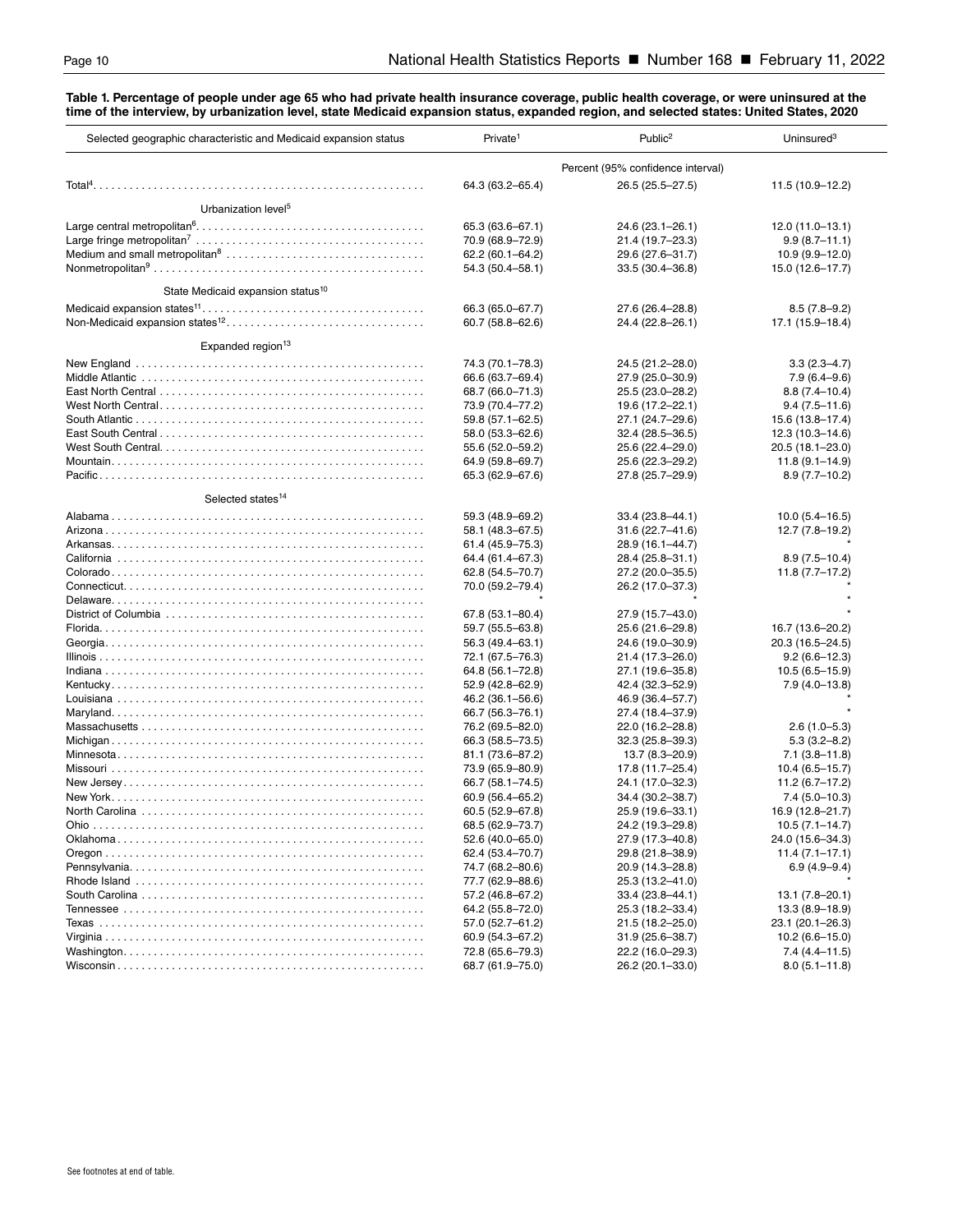#### **Table 1. Percentage of people under age 65 who had private health insurance coverage, public health coverage, or were uninsured at the time of the interview, by urbanization level, state Medicaid expansion status, expanded region, and selected states: United States, 2020— Con.**

\* Estimate is not shown because it does not meet National Center for Health Statistics standards of reliability.

1Private health insurance coverage includes any comprehensive private insurance plan (including health maintenance and preferred provider organizations). These plans include those obtained through an employer, purchased directly, purchased through local or community programs, or purchased through the Health Insurance Marketplace or a state-based exchange. Private coverage excludes plans that pay for only one type of service, such as dental, vision, or prescription drugs. People with private coverage may also have public coverage.<br><sup>2</sup>Public health plan coverage includes Medicaid, Children's

Veterans Administration [VA], and CHAMP–VA) plans. People with public coverage may also have private coverage.

3People were considered uninsured if they did not have coverage through private health insurance, Medicare, Medicaid, CHIP, military (TRICARE, VA, and CHAMP–VA), other state-sponsored health plans, or other government programs. People also were defined as uninsured if they only had Indian Health Service coverage or only had a private plan that paid for one type of service such as dental, vision, or prescription drugs.

4Includes all 50 states and the District of Columbia.

<sup>5</sup>Urbanization level is measured using metropolitan statistical area (MSA) status. The Office of Management and Budget defines MSAs according to published standards that are applied to U.S.<br>Census Bureau data. Generally, Methods section in this report for more detail.

<sup>6</sup>Living within a large central MSA with a population of 1 million or more (similar to inner cities).

<sup>7</sup>Living within a large fringe MSA with a population of 1 million or more (similar to suburbs). <sup>8</sup>Living within a medium or small MSA with a population of less than 1 million.

<sup>9</sup>Not living in an MSA.

<sup>10</sup>Under provisions of the Affordable Care Act of 2010 (Pub L No 111–148, Pub L No 111–152), states have the option to expand Medicaid eligibility to cover adults who have incomes up to and including 138% of the federal poverty level. There is no deadline for states to choose to implement the Medicaid expansion, and they may do so at any time. As of January 1, 2020, 35 states and the District of Columbia moved forward with Medicaid expansion.

11For 2020, states that had expanded Medicaid included: Alaska, Arizona, Arkansas, California, Colorado, Connecticut, Delaware, Hawaii, Idaho, Illinois, Indiana, Iowa, Kentucky, Louisiana, Maine, Maryland, Massachusetts, Michigan, Minnesota, Montana, Nevada, New Hampshire, New Jersey, New Mexico, New York, North Dakota, Ohio, Oregon, Pennsylvania, Rhode Island, Utah, Vermont, Virginia, Washington, and West Virginia. The District of Columbia also moved forward with Medicaid expansion.

12For 2020, states that had not expanded Medicaid included: Alabama, Florida, Georgia, Kansas, Mississippi, Missouri, Nebraska, North Carolina, Oklahoma, South Carolina, South Dakota,

Tennessee, Texas, Wisconsin, and Wyoming.<br><sup>13</sup>The New England region includes: Connecticut, Maine, Massachusetts, New Hampshire, Rhode Island, and Vermont. The Middle Atlantic region includes: Delaware, District of Columbi New Jersey, New York, and Pennsylvania. The East North Central region includes: Illinois, Indiana, Michigan, Ohio, and Wisconsin. The West North Central region includes: Iowa, Kansas, Minnesota, Missouri, Nebraska, North Dakota, and South Dakota. The South Atlantic region includes: Florida, Georgia, North Carolina, South Carolina, Virginia, and West Virginia. The East South Central region includes: Alabama, Kentucky, Mississippi, and Tennessee. The West South Central region includes: Arkansas, Louisiana, Oklahoma, and Texas. The Mountain region includes: Arizona, Colorado,<br>Idaho, Montana, Nevada, New Mexico

14Estimates are not shown for Alaska, Hawaii, Idaho, Iowa, Kansas, Maine, Mississippi, Montana, Nebraska, Nevada, New Hampshire, New Mexico, North Dakota, South Dakota, Utah, Vermont, West Virginia, and Wyoming.

NOTES: Estimates may not add to 100% because a person may have both private and public coverage. Estimates are based on household interviews of a sample of the U.S. civilian noninstitutionalized population.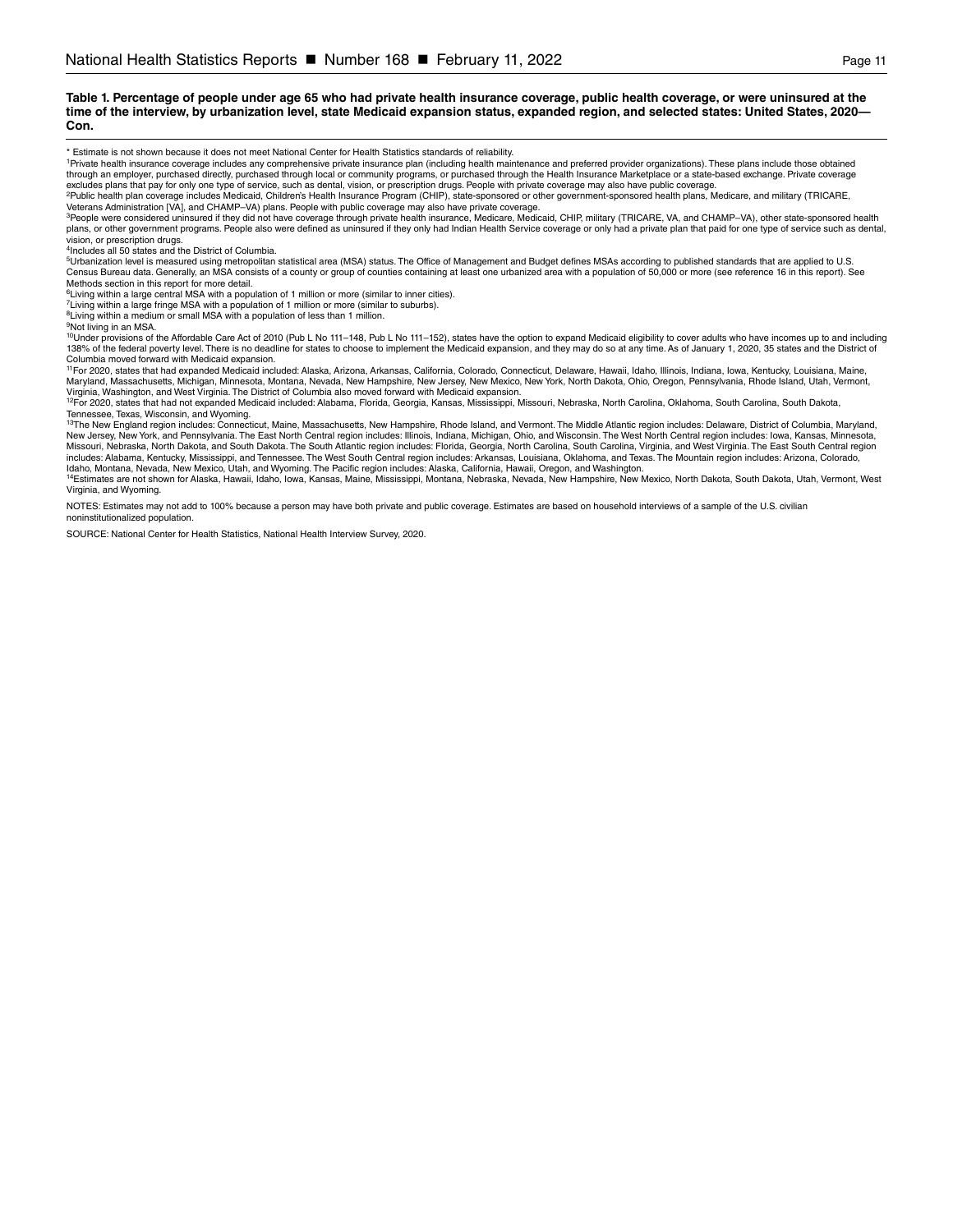#### <span id="page-11-0"></span>**Table 2. Percentage of adults aged 18–64 who had private health insurance coverage, public health coverage, or were uninsured at the time of the interview, by urbanization level, state Medicaid expansion status, expanded region, and selected states: United States, 2020**

| Selected geographic characteristic and Medicaid expansion status | Private <sup>1</sup> | Public <sup>2</sup>               | Uninsured $3$       |
|------------------------------------------------------------------|----------------------|-----------------------------------|---------------------|
|                                                                  |                      | Percent (95% confidence interval) |                     |
|                                                                  | 67.7 (66.7-68.8)     | 20.7 (19.9-21.6)                  | 13.9 (13.2-14.7)    |
| Urbanization level <sup>5</sup>                                  |                      |                                   |                     |
|                                                                  | 68.3 (66.6–69.9)     | 19.7 (18.3-21.1)                  | 14.0 (12.8–15.4)    |
|                                                                  | 73.6 (71.8-75.3)     | 17.0 (15.5-18.5)                  | 11.8 (10.5-13.2)    |
|                                                                  | 66.3 (64.2-68.2)     | 22.6 (20.9-24.4)                  | 13.9 (12.6–15.3)    |
|                                                                  | 58.5 (54.8-62.1)     | 26.3 (23.2-29.7)                  | 17.9 (15.0-21.1)    |
| State Medicaid expansion status <sup>10</sup>                    |                      |                                   |                     |
|                                                                  | 69.5 (68.3-70.8)     | 22.7 (21.6-23.7)                  | $10.3(9.5-11.1)$    |
|                                                                  | 64.4 (62.7-66.2)     | 17.2 (15.7-18.6)                  | 20.7 (19.2-22.3)    |
|                                                                  |                      |                                   |                     |
| Expanded region <sup>13</sup>                                    |                      |                                   |                     |
|                                                                  | 76.8 (72.3-80.9)     | 21.6 (18.0-25.4)                  | $4.0(2.7 - 5.6)$    |
|                                                                  | 70.5 (68.0-72.9)     | 22.8 (20.5-25.2)                  | $9.4(7.8 - 11.3)$   |
|                                                                  | 71.4 (69.0–73.7)     | 20.9 (18.8-23.0)                  | $10.2(8.8 - 11.8)$  |
|                                                                  | 75.0 (71.4–78.4)     | 16.1 (13.8–18.6)                  | $11.6(9.3 - 14.2)$  |
|                                                                  | 64.4 (61.8–66.8)     | 19.3 (17.3-21.5)                  | 18.9 (16.8-21.1)    |
|                                                                  | 63.6 (59.0-68.1)     | 23.9 (20.1-28.0)                  | 15.6 (13.0-18.4)    |
|                                                                  | 59.0 (55.7-62.1)     | 18.4 (15.7-21.5)                  | 24.6 (21.5-27.8)    |
|                                                                  | 67.6 (62.2-72.7)     | 20.5 (16.8-24.6)                  | 14.1 (11.0-17.8)    |
|                                                                  | 68.1 (65.8-70.3)     | 22.5 (20.8-24.3)                  | $11.3(9.7-13.0)$    |
| Selected states <sup>14</sup>                                    |                      |                                   |                     |
|                                                                  | 66.0 (56.9–74.4)     | 23.6 (16.1-32.5)                  | 13.2 (7.6–20.8)     |
|                                                                  | 60.8 (51.7-69.3)     | 25.0 (17.5-33.8)                  | 15.6 (9.6-23.3)     |
|                                                                  | 59.1 (45.1–72.2)     | 28.6 (16.9–42.9)                  |                     |
|                                                                  | 67.5 (64.6-70.4)     | 22.5 (20.4-24.7)                  | $11.5(9.7-13.6)$    |
|                                                                  | 69.9 (62.5–76.6)     | 18.1 (12.5-24.9)                  | 14.6 (9.6-20.9)     |
|                                                                  | 74.3 (65.1-82.2)     | 21.7 (14.2-30.9)                  |                     |
|                                                                  | 71.7 (56.4–84.0)     | 22.5 (11.1-37.9)                  |                     |
|                                                                  | 64.8 (52.4–75.9)     | $31.0(20.1 - 43.8)$               |                     |
|                                                                  | 64.9 (60.7–68.9)     | 17.5 (14.0-21.5)                  | 19.5 (15.9-23.4)    |
|                                                                  | 59.5 (54.6–64.3)     | 16.3 (12.3–21.0)                  | 25.4 (20.9-30.4)    |
|                                                                  | 76.2 (72.0-80.0)     | 15.3 (11.6–19.6)                  | $11.4(8.4-15.1)$    |
|                                                                  | 68.5 (60.9–75.4)     | 21.7 (15.6-29.0)                  | $11.6(7.1 - 17.6)$  |
|                                                                  | $60.3(51.0 - 69.1)$  | $32.8(24.2 - 42.3)$               | $10.2(5.3 - 17.2)$  |
|                                                                  | 51.4 (42.4–60.2)     | 41.2 (32.3–50.5)                  | $8.2(4.0 - 14.6)$   |
|                                                                  | 74.1 (64.9-82.0)     | 18.2 (11.2-27.1)                  | $10.0 (5.0 - 17.5)$ |
|                                                                  | 77.4 (71.5-82.6)     | 20.3 (15.1-26.2)                  |                     |
|                                                                  | 69.8 (62.8-76.1)     | 27.4 (22.0-33.2)                  | $6.7(4.0 - 10.3)$   |
|                                                                  | 80.3 (73.6-85.9)     | $13.1(8.3 - 19.3)$                | $8.8(5.0 - 14.2)$   |
|                                                                  | 74.9 (67.9-81.1)     | 15.9 (10.7-22.4)                  | $11.9(7.5 - 17.8)$  |
|                                                                  | 73.0 (66.6-78.8)     | 16.3 (11.9–21.5)                  | 13.6 (8.6-20.0)     |
|                                                                  | 64.6 (60.2-68.8)     | 29.4 (25.6-33.3)                  | $9.0(6.4 - 12.2)$   |
|                                                                  | 64.8 (57.7-71.5)     | 18.1 (13.4-23.7)                  | 20.3 (15.7-25.5)    |
|                                                                  | 69.3 (63.9-74.4)     | 21.4 (17.0–26.3)                  | $11.2(8.1 - 14.9)$  |
|                                                                  | 57.2 (46.0–68.0)     | 21.9 (13.4-32.7)                  | 26.5 (17.2-37.5)    |
|                                                                  | 62.7 (54.8-70.1)     | 27.6 (20.7-35.4)                  | 13.7 (8.7-20.1)     |
|                                                                  | 76.8 (72.2-81.0)     | 18.0 (13.4–23.4)                  | $7.7(5.5-10.4)$     |
|                                                                  | 81.1 (68.7-90.2)     | 23.4 (13.0–37.0)                  |                     |
|                                                                  | 62.5 (53.3-71.1)     | 25.1 (17.4–34.1)                  | 16.2 (10.1-24.2)    |
|                                                                  | 68.1 (60.8–74.9)     | 19.2 (13.6–26.0)                  | 15.9 (10.8–22.3)    |
|                                                                  | 60.5 (56.9–64.0)     | $13.1(10.3 - 16.5)$               | 28.1 (24.2-32.3)    |
|                                                                  | 65.1 (58.6–71.2)     | 25.5 (19.5–32.3)                  | $13.1 (8.4 - 19.1)$ |
|                                                                  | 75.1 (68.9-80.7)     | 18.4 (13.3-24.4)                  | $8.7(5.2 - 13.4)$   |
|                                                                  | 70.3 (64.4-75.8)     | 22.0 (17.0-27.8)                  | $9.7(6.3 - 14.1)$   |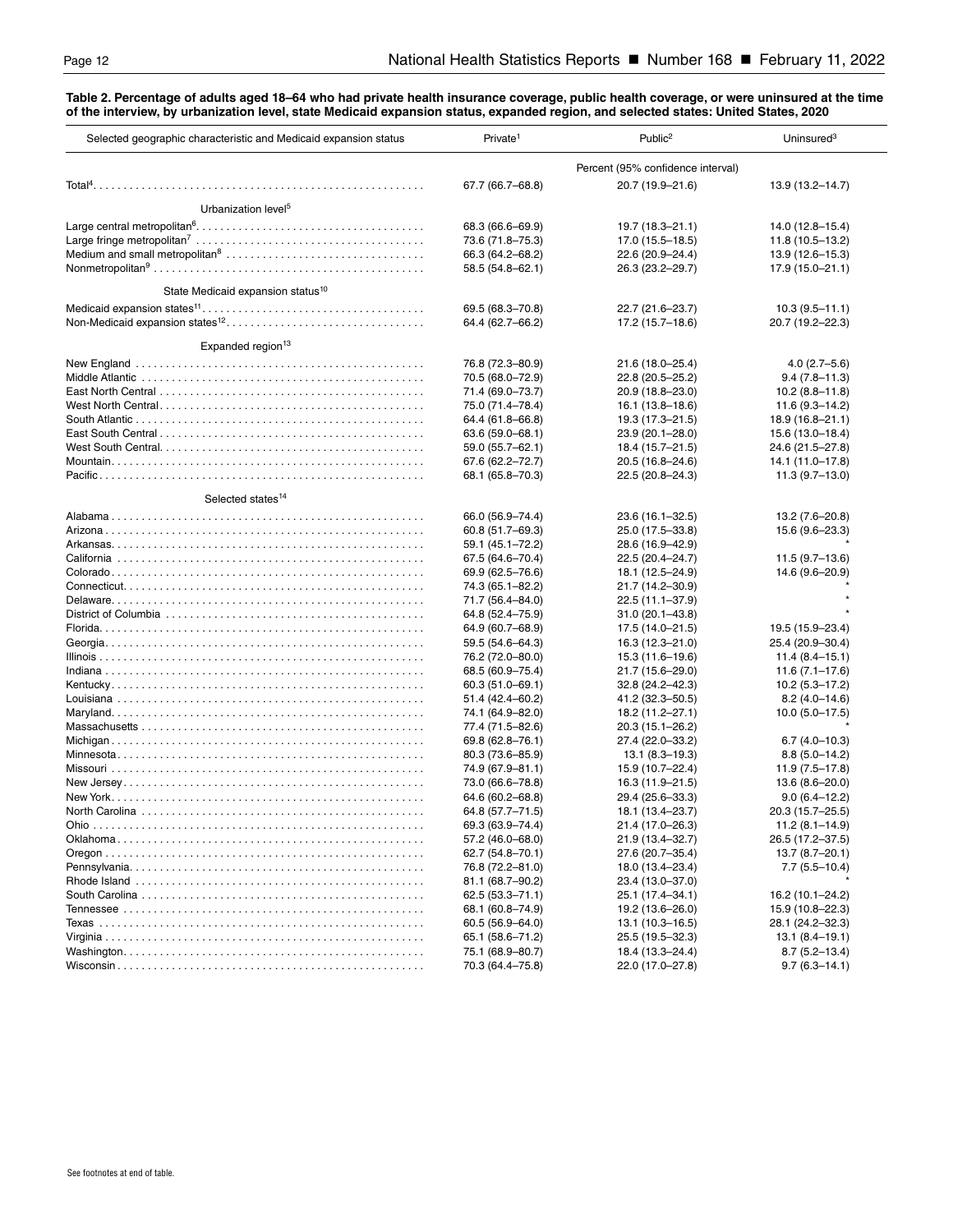#### **Table 2. Percentage of adults aged 18–64 who had private health insurance coverage, public health coverage, or were uninsured at the time of the interview, by urbanization level, state Medicaid expansion status, expanded region, and selected states: United States, 2020—Con.**

\* Estimate is not shown because it does not meet National Center for Health Statistics standards of reliability.<br>'Private health insurance coverage includes any comprehensive private insurance provider organizations). Thes excludes plans that pay for only one type of service, such as dental, vision, or prescription drugs. People with private coverage may also have public coverage.<br><sup>2</sup>Public health plan coverage includes Medicaid, Children's

Veterans Administration [VA], and CHAMP–VA) plans. People with public coverage may also have private coverage.

<sup>3</sup>People were considered uninsured if they did not have coverage through private health insurance, Medicare, Medicaid, CHIP, military (TRICARE, VA, and CHAMP–VA), other state-sponsored health<br>plans, or other government pr .<br>vision, or prescription drugs.

4Includes all 50 states and the District of Columbia.

5<br>5Urbanization level is measured using metropolitan statistical area (MSA) status. The Office of Management and Budget defines MSAs according to published standards that are applied to U.S. Census Bureau data. Generally, an MSA consists of a county or group of counties containing at least one urbanized area with a population of 50,000 or more (see reference 16 in this report). See Methods section in this report for more detail.

6Living within a large central MSA with a population of 1 million or more (similar to inner cities).

<sup>7</sup>Living within a large fringe MSA with a population of 1 million or more (similar to suburbs).

<sup>8</sup>Living within a medium or small MSA with a population of less than 1 million.

<sup>9</sup>Not living in an MSA.

<sup>10</sup>Under provisions of the Affordable Care Act of 2010 (Pub L No 111-148, Pub L No 111-152), states have the option to expand Medicaid eligibility to cover adults who have incomes up to and including 138% of the federal poverty level. There is no deadline for states to choose to implement the Medicaid expansion, and they may do so at any time. As of January 1, 2020, 35 states and the District of Columbia moved forward with Medicaid expansion.

<sup>11</sup>For 2020, states that had expanded Medicaid included: Alaska, Arizona, Arkansas, California, Colorado, Connecticut, Delaware, Hawaii, Idaho, Illinois, Indiana, Iowa, Kentucky, Louisiana, Maine, Maryland, Massachusetts, Michigan, Minnesota, Montana, Nevada, New Hampshire, New Jersey, New Mexico, New York, North Dakota, Ohio, Oregon, Pennsylvania, Rhode Island, Utah, Vermont, Virginia, Washington, and West Virginia. The District of Columbia also moved forward with Medicaid expansion.

<sup>12</sup>For 2020, states that had not expanded Medicaid included: Alabama, Florida, Georgia, Kansas, Mississippi, Missouri, Nebraska, North Carolina, Oklahoma, South Carolina, South Dakota,

Tennessee, Texas, Wisconsin, and Wyoming.<br><sup>13</sup>The New England region includes: Connecticut, Maine, Massachusetts, New Hampshire, Rhode Island, and Vermont. The Middle Atlantic region includes: Delaware, District of Columbi New Jersey, New York, and Pennsylvania. The East North Central region includes: Illinois, Indiana, Michigan, Ohio, and Wisconsin. The West North Central region includes: Iowa, Kansas, Minnesota, Missouri, Nebraska, North Dakota, and South Dakota. The South Atlantic region includes: Florida, Georgia, North Carolina, South Carolina, Virginia, and West Virginia. The East South Central region includes: Alabama, Kentucky, Mississippi, and Tennessee. The West South Central region includes: Arkansas, Louisiana, Oklahoma, and Texas. The Mountain region includes: Arizona, Colorado, Idaho, Montana, Nevada, New Mexico, Utah, and Wyoming. The Pacific region includes: Alaska, California, Hawaii, Oregon, and Washington.

<sup>14</sup>Estimates are not shown for Alaska, Hawaii, Idaho, Iowa, Kansas, Maine, Mississippi, Montana, Nebraska, Newada, New Hampshire, New Mexico, North Dakota, South Dakota, Utah, Vermont, West Virginia, and Wyoming.

NOTES: Estimates may not add to 100% because a person may have both private and public coverage. Estimates are based on household interviews of a sample of the U.S. civilian noninstitutionalized population.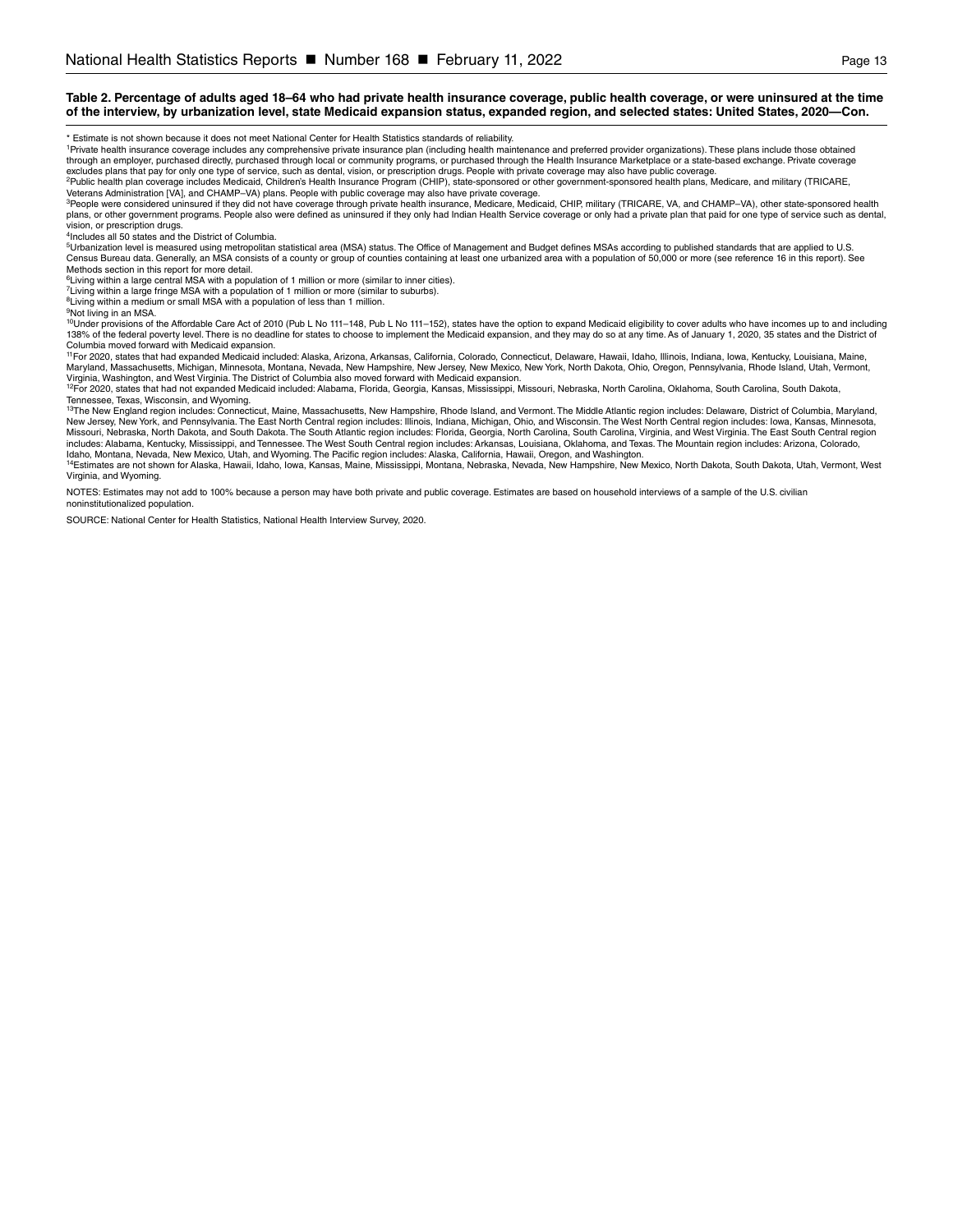<span id="page-13-0"></span>**Table 3. Percentage of children aged 0–17 years who had private health insurance coverage, public health coverage, or were uninsured at the time of the interview, by urbanization level, state Medicaid expansion status, expanded region, and selected states: United States, 2020**

| Selected geographic characteristic and Medicaid expansion status                                                                | Private <sup>1</sup> | Public <sup>2</sup>               | Uninsured <sup>3</sup> |
|---------------------------------------------------------------------------------------------------------------------------------|----------------------|-----------------------------------|------------------------|
|                                                                                                                                 |                      | Percent (95% confidence interval) |                        |
|                                                                                                                                 | 55.1 (53.0-57.2)     | 42.1 (40.0-44.2)                  | $5.0(4.2 - 6.0)$       |
| Urbanization level <sup>5</sup>                                                                                                 |                      |                                   |                        |
|                                                                                                                                 | 56.4 (52.9–59.8)     | 39.5 (36.1-43.0)                  | $5.9(4.6 - 7.5)$       |
|                                                                                                                                 | 63.9 (59.7-67.9)     | 33.1 (29.2-37.2)                  | $4.8(3.4 - 6.6)$       |
|                                                                                                                                 | 51.8 (48.3–55.2)     | 47.6 (44.0–51.1)                  | $3.3(2.2 - 4.7)$       |
|                                                                                                                                 | 43.5 (36.5–50.6)     | 52.0 (45.1–59.0)                  | $7.7(4.5-12.0)$        |
|                                                                                                                                 |                      |                                   |                        |
| State Medicaid expansion status <sup>10</sup>                                                                                   |                      |                                   |                        |
|                                                                                                                                 | 57.6 (55.0-60.0)     | 41.2 (38.8-43.7)                  | $3.6(2.6-4.7)$         |
|                                                                                                                                 | 50.8 (47.0–54.5)     | 43.6 (39.9-47.4)                  | $7.7(6.2 - 9.4)$       |
| Expanded region <sup>13</sup>                                                                                                   |                      |                                   |                        |
|                                                                                                                                 | 66.6 (58.9–73.6)     | 33.6 (26.6-41.2)                  | $1.4(0.2 - 4.4)$       |
|                                                                                                                                 |                      |                                   | $3.6(1.7 - 6.6)$       |
|                                                                                                                                 | 55.6 (49.6–61.5)     | 41.9 (36.0–48.0)                  |                        |
|                                                                                                                                 | 61.3 (55.4–66.9)     | 38.3 (32.4–44.5)                  |                        |
|                                                                                                                                 | 71.1 (62.5–78.6)     | 28.7 (21.9-36.4)                  |                        |
|                                                                                                                                 | 46.7 (41.7–51.8)     | 49.3 (43.9–54.6)                  | $6.1(4.2 - 8.4)$       |
|                                                                                                                                 | 43.3 (37.1–49.7)     | 54.9 (49.3–60.5)                  | $3.8(2.0 - 6.4)$       |
| West South Central. $\ldots$ . $\ldots$ . $\ldots$ . $\ldots$ . $\ldots$ . $\ldots$ . $\ldots$ . $\ldots$ . $\ldots$ . $\ldots$ | 47.7 (41.7–53.7)     | 42.6 (36.6–48.7)                  | $10.7(7.9 - 14.1)$     |
|                                                                                                                                 | 57.9 (49.7–65.9)     | 39.0 (33.0-45.2)                  |                        |
|                                                                                                                                 | 57.5 (53.1-61.8)     | 42.4 (37.7-47.2)                  | $2.3(1.4 - 3.5)$       |
| Selected states <sup>14</sup>                                                                                                   |                      |                                   |                        |
|                                                                                                                                 |                      |                                   |                        |
|                                                                                                                                 |                      |                                   |                        |
|                                                                                                                                 |                      |                                   |                        |
|                                                                                                                                 | 56.0 (50.7-61.3)     | 44.0 (38.2-49.9)                  | $2.0(1.0-3.6)$         |
|                                                                                                                                 |                      |                                   |                        |
|                                                                                                                                 |                      |                                   |                        |
|                                                                                                                                 |                      |                                   |                        |
| District of Columbia                                                                                                            |                      |                                   |                        |
|                                                                                                                                 | 43.4 (35.6–51.5)     | 50.7 (41.2–60.1)                  | $8.1(4.2 - 14.1)$      |
|                                                                                                                                 |                      |                                   | $7.0(3.6-12.1)$        |
|                                                                                                                                 | 60.6 (51.5-69.1)     | 38.6 (30.1-47.7)                  |                        |
|                                                                                                                                 |                      |                                   |                        |
|                                                                                                                                 |                      |                                   |                        |
|                                                                                                                                 |                      |                                   |                        |
|                                                                                                                                 |                      |                                   |                        |
|                                                                                                                                 | 72.3 (59.1-83.2)     | 27.4 (16.3-41.0)                  |                        |
|                                                                                                                                 |                      |                                   | $0.7(0.0-4.4)$         |
|                                                                                                                                 |                      |                                   |                        |
|                                                                                                                                 | 83.3 (67.3–93.5)     |                                   |                        |
|                                                                                                                                 |                      | 24.0 (11.3-41.3)                  |                        |
|                                                                                                                                 |                      |                                   |                        |
|                                                                                                                                 | 49.7 (41.6–57.9)     | 49.2 (41.2–57.2)                  |                        |
|                                                                                                                                 | 47.4 (35.2-59.8)     | 49.7 (36.3-63.2)                  |                        |
| Ohio                                                                                                                            | 66.3 (53.0–78.0)     | 32.1 (21.3–44.5)                  |                        |
|                                                                                                                                 |                      |                                   |                        |
|                                                                                                                                 |                      |                                   |                        |
|                                                                                                                                 | 68.1 (53.2-80.8)     |                                   |                        |
|                                                                                                                                 |                      |                                   |                        |
|                                                                                                                                 |                      |                                   |                        |
|                                                                                                                                 |                      |                                   |                        |
|                                                                                                                                 | 49.1 (42.0–56.3)     | 40.3 (33.5–47.5)                  | $11.7(8.3 - 15.9)$     |
|                                                                                                                                 | 50.2 (41.1–59.3)     | 48.0 (38.1–57.9)                  |                        |
|                                                                                                                                 | 65.8 (50.6–79.1)     | 33.6 (20.2-49.3)                  |                        |
|                                                                                                                                 | 64.7 (49.7–77.9)     | 36.7 (23.0–52.1)                  |                        |
|                                                                                                                                 |                      |                                   |                        |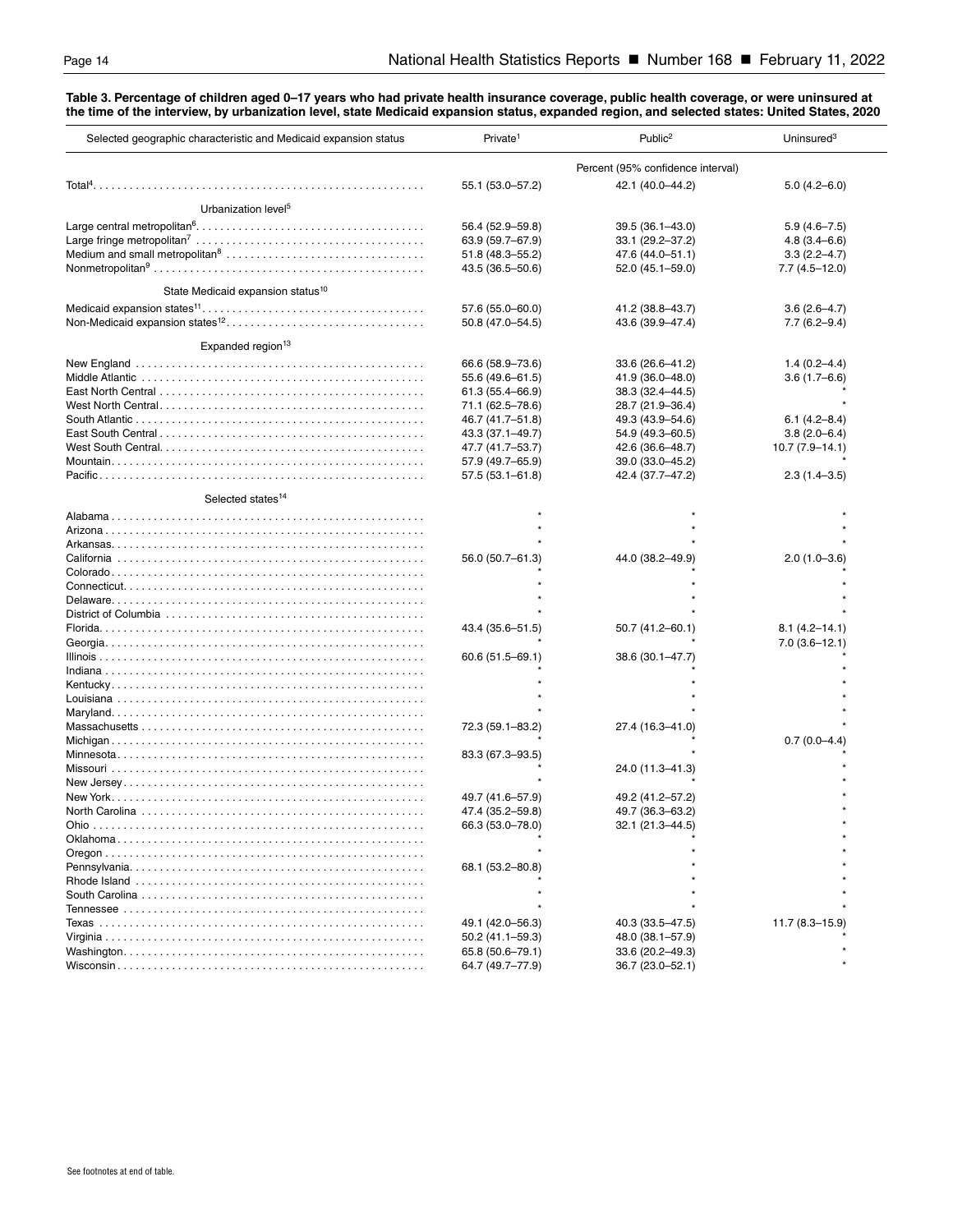#### **Table 3. Percentage of children aged 0–17 years who had private health insurance coverage, public health coverage, or were uninsured at the time of the interview, by urbanization level, state Medicaid expansion status, expanded region, and selected states: United States, 2020—Con.**

\* Estimate is not shown because it does not meet National Center for Health Statistics standards of reliability.

1Private health insurance coverage includes any comprehensive private insurance plan (including health maintenance and preferred provider organizations). These plans include those obtained through an employer, purchased directly, purchased through local or community programs, or purchased through the Health Insurance Marketplace or a state-based exchange. Private coverage excludes plans that pay for only one type of service, such as dental, vision, or prescription drugs. People with private coverage may also have public coverage.<br><sup>2</sup>Public health plan coverage includes Medicaid, Children's

Veterans Administration [VA], and CHAMP–VA) plans. People with public coverage may also have private coverage.

3People were considered uninsured if they did not have coverage through private health insurance, Medicare, Medicaid, CHIP, military (TRICARE, VA, and CHAMP–VA), other state-sponsored health plans, or other government programs. People also were defined as uninsured if they only had Indian Health Service coverage or only had a private plan that paid for one type of service such as dental, vision, or prescription drugs.

4Includes all 50 states and the District of Columbia.

<sup>5</sup>Urbanization level is measured using metropolitan statistical area (MSA) status. The Office of Management and Budget defines MSAs according to published standards that are applied to U.S.<br>Census Bureau data. Generally, Methods section in this report for more detail.

<sup>6</sup>Living within a large central MSA with a population of 1 million or more (similar to inner cities).

<sup>7</sup>Living within a large fringe MSA with a population of 1 million or more (similar to suburbs). <sup>8</sup>Living within a medium or small MSA with a population of less than 1 million.

<sup>9</sup>Not living in an MSA.

<sup>10</sup>Under provisions of the Affordable Care Act of 2010 (Pub L No 111–148, Pub L No 111–152), states have the option to expand Medicaid eligibility to cover adults who have incomes up to and including 138% of the federal poverty level. There is no deadline for states to choose to implement the Medicaid expansion, and they may do so at any time. As of January 1, 2020, 35 states and the District of Columbia moved forward with Medicaid expansion.

11For 2020, states that had expanded Medicaid included: Alaska, Arizona, Arkansas, California, Colorado, Connecticut, Delaware, Hawaii, Idaho, Illinois, Indiana, Iowa, Kentucky, Louisiana, Maine, Maryland, Massachusetts, Michigan, Minnesota, Montana, Nevada, New Hampshire, New Jersey, New Mexico, New York, North Dakota, Ohio, Oregon, Pennsylvania, Rhode Island, Utah, Vermont, Virginia, Washington, and West Virginia. The District of Columbia also moved forward with Medicaid expansion.

12For 2020, states that had not expanded Medicaid included: Alabama, Florida, Georgia, Kansas, Mississippi, Missouri, Nebraska, North Carolina, Oklahoma, South Carolina, South Dakota,

Tennessee, Texas, Wisconsin, and Wyoming.<br><sup>13</sup>The New England region includes: Connecticut, Maine, Massachusetts, New Hampshire, Rhode Island, and Vermont. The Middle Atlantic region includes: Delaware, District of Columbi New Jersey, New York, and Pennsylvania. The East North Central region includes: Illinois, Indiana, Michigan, Ohio, and Wisconsin. The West North Central region includes: Iowa, Kansas, Minnesota, Missouri, Nebraska, North Dakota, and South Dakota. The South Atlantic region includes: Florida, Georgia, North Carolina, South Carolina, Virginia, and West Virginia. The East South Central region includes: Alabama, Kentucky, Mississippi, and Tennessee. The West South Central region includes: Arkansas, Louisiana, Oklahoma, and Texas. The Mountain region includes: Arizona, Colorado,<br>Idaho, Montana, Nevada, New Mexico

14Estimates are not shown for Alaska, Hawaii, Idaho, Iowa, Kansas, Maine, Mississippi, Montana, Nebraska, Nevada, New Hampshire, New Mexico, North Dakota, South Dakota, Utah, Vermont, West Virginia, and Wyoming.

NOTES: Estimates may not add to 100% because a person may have both private and public coverage. Estimates are based on household interviews of a sample of the U.S. civilian noninstitutionalized population.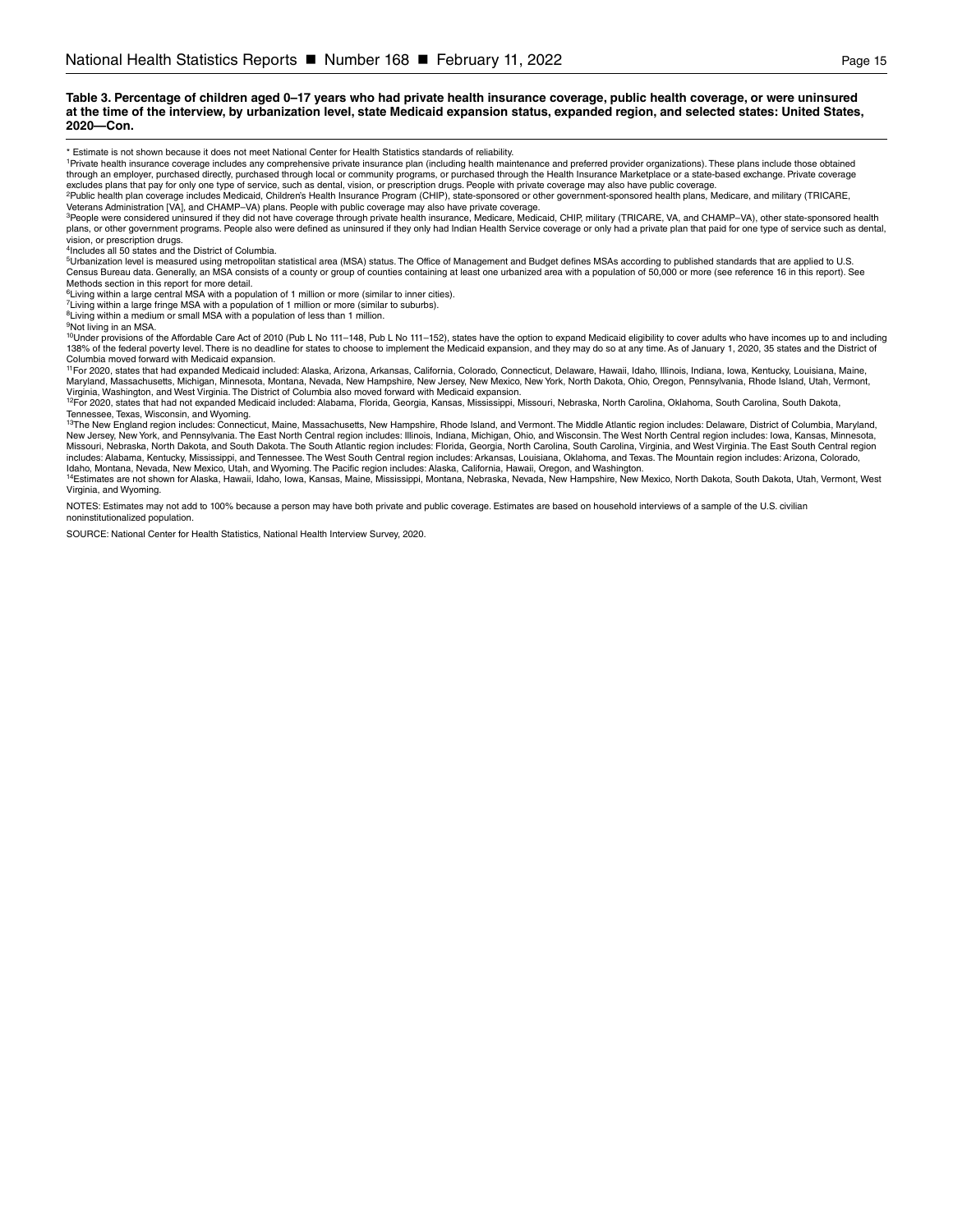## <span id="page-15-0"></span>**Technical Notes Tables**

**Table I. Design effects used for standard error calculations of state estimates in Tables 1–3 and II, except for the 12 states with the largest populations**

| Table | Type of health insurance coverage estimate by age group | Average design<br>effect based on 12<br>states with the largest<br>populations <sup>1</sup> |
|-------|---------------------------------------------------------|---------------------------------------------------------------------------------------------|
|       | 1 People under age 65 with private coverage             | 3.64                                                                                        |
|       | 1 People under age 65 with public coverage              | 3.92                                                                                        |
|       | 1 People under age 65 who are uninsured                 | 2.72                                                                                        |
|       | 2 Adults aged 18–64 with private coverage               | 2.33                                                                                        |
|       | 2 Adults aged 18–64 with public coverage                | 2.50                                                                                        |
|       | 2 Adults aged 18-64 who are uninsured                   | 2.45                                                                                        |
|       | 3Children aged 0-17 years with private coverage         | 2.73                                                                                        |
|       | 3Children aged 0-17 years with public coverage          | 2.87                                                                                        |
|       | 3Children aged 0-17 years who are uninsured             | 2.09                                                                                        |
|       | $\mathbb{I}$ People of all ages with private coverage   | 3.57                                                                                        |
|       | $\mathbb{I}$ People of all ages with public coverage    | 3.06                                                                                        |
|       | II People of all ages who are uninsured                 | 3.01                                                                                        |

1The 12 states with the largest populations are California, Florida, Georgia, Illinois, Michigan, New Jersey, New York, North Carolina, Ohio, Pennsylvania, Texas, and Virginia. The design effect was defined as the ratio of the true standard error, accounting<br>for the complex survey design, to the standard error for a simple random sample of the sa

SOURCE: National Center for Health Statistics, National Health Interview Survey, 2020.

#### **Table II. Percentage of people of all ages who had private health insurance coverage, public health coverage, or were uninsured at the time of the interview, by urbanization level, state Medicaid expansion status, expanded region, and selected states: United States, 2020**

| Selected geographic characteristic and Medicaid expansion status | Private <sup>1</sup>              | Public <sup>2</sup> | Uninsured $3$       |
|------------------------------------------------------------------|-----------------------------------|---------------------|---------------------|
|                                                                  | Percent (95% confidence interval) |                     |                     |
|                                                                  | 62.0 (61.0-62.9)                  | 38.2 (37.3-39.0)    | $9.7(9.2 - 10.3)$   |
| Urbanization level <sup>5</sup>                                  |                                   |                     |                     |
|                                                                  | $61.9(60.4 - 63.5)$               | 34.9 (33.5-36.3)    | $10.4(9.5 - 11.4)$  |
|                                                                  | 68.2 (66.5-69.9)                  | 33.3 (31.8-34.9)    | $8.4(7.4 - 9.4)$    |
|                                                                  | 60.4 (58.6-62.2)                  | 41.0 (39.3-42.6)    | $9.2(8.3 - 10.1)$   |
|                                                                  | 54.3 (50.9-57.7)                  | 47.8 (45.4-50.3)    | $11.8(9.9 - 14.0)$  |
| State Medicaid expansion status <sup>10</sup>                    |                                   |                     |                     |
|                                                                  | 64.0 (62.8-65.1)                  | 38.9 (37.9-39.9)    | $7.2(6.6 - 7.8)$    |
|                                                                  | 58.3 (56.6-60.1)                  | 36.8 (35.3-38.3)    | $14.4(13.3 - 15.4)$ |
| Expanded region <sup>13</sup>                                    |                                   |                     |                     |
|                                                                  | 72.2 (68.7-75.5)                  | 36.6 (33.6-39.7)    | $2.8(2.0-3.9)$      |
|                                                                  | 64.4 (62.0-66.8)                  | 40.2 (37.8-42.5)    | $6.5(5.2 - 7.9)$    |
|                                                                  | 67.3 (65.0-69.6)                  | 37.2 (35.0-39.4)    | $7.4(6.2 - 8.7)$    |
|                                                                  | 72.1 (68.9-75.0)                  | $31.5(29.1 - 34.0)$ | $8.2(6.5 - 10.3)$   |
|                                                                  | 57.0 (54.6-59.3)                  | 40.1 (37.8-42.3)    | 12.8 (11.4-14.3)    |
|                                                                  | 56.5 (52.4-60.5)                  | 44.0 (41.0-47.0)    | $10.2(8.6 - 12.0)$  |
|                                                                  | 53.7 (50.4-56.9)                  | 36.5 (33.7-39.4)    | 17.4 (15.5–19.6)    |
|                                                                  | 61.4 (56.9-65.7)                  | 36.6 (33.8-39.4)    | $10.1(7.8-12.8)$    |
|                                                                  | 62.0 (59.9-64.1)                  | 38.1 (36.3-40.0)    | $7.7(6.6 - 8.8)$    |
| Selected states <sup>14</sup>                                    |                                   |                     |                     |
|                                                                  | 55.3 (46.7-63.8)                  | 45.2 (37.4-53.2)    | $8.2(4.5 - 13.5)$   |
|                                                                  | 54.4 (46.2-62.6)                  | 42.2 (34.8-49.8)    | $10.7(6.6 - 16.2)$  |
|                                                                  | 58.5 (46.5-69.8)                  | 42.7 (32.2-53.7)    |                     |
|                                                                  | $61.1(58.5 - 63.7)$               | 37.9 (35.7-40.1)    | $7.8(6.6 - 9.2)$    |
|                                                                  | 61.1 (53.9-68.0)                  | 36.3 (30.1-42.9)    | $10.4(6.8 - 15.1)$  |
|                                                                  | 66.5 (57.2-75.0)                  | 37.4 (29.3-46.1)    |                     |
|                                                                  | 68.0 (54.3-79.7)                  | 40.4 (28.6-53.1)    |                     |
|                                                                  | 68.0 (55.3-79.0)                  | 35.6 (25.0-47.5)    |                     |
|                                                                  | 54.3 (50.8-57.8)                  | 41.7 (38.2-45.2)    | 13.2 (10.8-15.9)    |
|                                                                  | 55.3 (49.2-61.2)                  | 35.0 (29.0-41.5)    | 17.3 (14.1-20.9)    |
|                                                                  | 70.8 (66.6-74.7)                  | 32.3 (28.7-36.0)    | $7.9(5.8 - 10.5)$   |
|                                                                  | 65.0 (57.8-71.7)                  | 38.9 (32.5-45.6)    | $8.7(5.4 - 13.2)$   |
|                                                                  | 51.5 (42.9-60.0)                  | 51.7 (43.8-59.6)    | $6.9(3.5 - 11.8)$   |
|                                                                  | 44.9 (36.3-53.7)                  | $53.3(45.2 - 61.3)$ | $6.5(3.2 - 11.5)$   |
|                                                                  | 67.3 (58.4-75.4)                  | 37.4 (29.5-45.7)    |                     |
|                                                                  | 75.6 (69.9-80.6)                  | 33.4 (28.1-38.9)    | $2.2(0.9-4.5)$      |

See footnotes at end of table.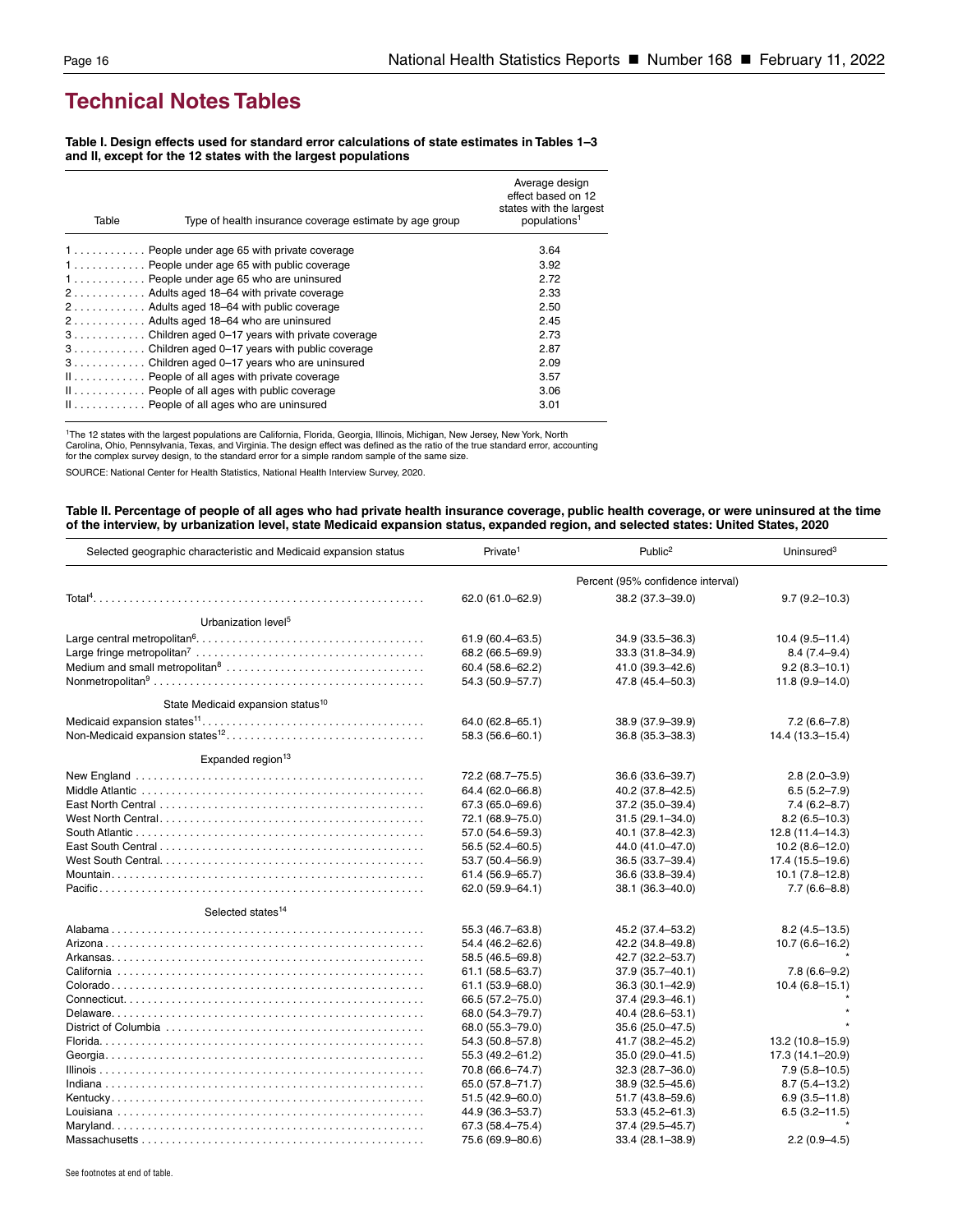#### **Table II. Percentage of people of all ages who had private health insurance coverage, public health coverage, or were uninsured at the time of the interview, by urbanization level, state Medicaid expansion status, expanded region, and selected states: United States, 2020—Con.**

| Selected geographic characteristic and Medicaid expansion status | Private <sup>1</sup>              | Public <sup>2</sup> | Uninsured $3$      |
|------------------------------------------------------------------|-----------------------------------|---------------------|--------------------|
|                                                                  | Percent (95% confidence interval) |                     |                    |
| Selected states <sup>14</sup> -Con.                              |                                   |                     |                    |
|                                                                  | 63.3 (57.3–69.1)                  | 46.6 (40.4–52.8)    | $4.2(2.6 - 6.3)$   |
|                                                                  | 80.2 (73.9-85.5)                  | 28.2 (22.5-34.4)    | $5.9(3.2 - 9.7)$   |
|                                                                  | 69.6 (62.6-76.1)                  | $30.1(24.2 - 36.6)$ | $8.9(5.5 - 13.4)$  |
|                                                                  | 65.7 (58.6-72.3)                  | 36.1 (30.6-41.9)    | $9.3(5.6 - 14.4)$  |
|                                                                  | 59.0 (55.0-62.8)                  | 45.4 (41.9-48.9)    | $6.1(4.1 - 8.5)$   |
|                                                                  | 59.1 (52.5-65.4)                  | 37.9 (33.4-42.5)    | 14.0 (10.6-18.0)   |
|                                                                  | 66.9 (62.1-71.5)                  | 35.7 (31.6-40.1)    | $9.0(6.1 - 12.6)$  |
|                                                                  | 50.8 (40.7-60.8)                  | 43.6 (34.6-53.0)    | 18.4 (12.0-26.5)   |
|                                                                  | $60.1(52.5 - 67.4)$               | 40.1 (33.3-47.1)    | $9.7(6.0 - 14.5)$  |
|                                                                  | 70.2 (65.9-74.3)                  | $36.1(31.4 - 41.1)$ | $5.5(3.9 - 7.6)$   |
|                                                                  | 72.0 (59.8-82.2)                  | $39.5(28.7 - 51.1)$ |                    |
|                                                                  | 55.5 (47.0-63.8)                  | 47.1 (39.4-54.9)    | $10.7(6.5 - 16.3)$ |
|                                                                  | 63.6 (56.7-70.1)                  | 38.5 (32.4-44.9)    | $10.9(7.3 - 15.4)$ |
|                                                                  | 55.1 (51.0-59.0)                  | $32.2(29.1 - 35.4)$ | 20.0 (17.5-22.7)   |
|                                                                  | 59.5 (53.3-65.5)                  | 42.5 (36.2–48.9)    | $8.7(5.7-12.6)$    |
|                                                                  | 68.6 (62.5–74.3)                  | 36.8 (31.2-42.6)    | $5.9(3.5 - 9.3)$   |
|                                                                  | 68.2 (62.4-73.7)                  | 36.2 (30.9-41.7)    | $6.9(4.4 - 10.2)$  |

\* Estimate is not shown because it does not meet National Center for Health Statistics standards of reliability.

1Private health insurance coverage includes any comprehensive private insurance plan (including health maintenance and preferred provider organizations). These plans include those obtained through an employer, purchased directly, purchased through local or community programs, or purchased through the Health Insurance Marketplace or a state-based exchange. Private coverage excludes plans that pay for only one type of service, such as dental, vision, or prescription drugs. People with private coverage may also have public coverage.<br><sup>2</sup>Public health plan coverage includes Medicaid, Children's

Veterans Administration [VA], and CHAMP–VA) plans. People with public coverage may also have private coverage.

<sup>3</sup>People were considered uninsured if they did not have coverage through private health insurance, Medicare, Medicaid, CHIP, military (TRICARE, VA, and CHAMP–VA), other state-sponsored health<br>plans, or other government pr vision, or prescription drugs.

4Includes all 50 states and the District of Columbia.

5Urbanization level is measured using metropolitan statistical area (MSA) status. The Office of Management and Budget defines MSAs according to published standards that are applied to U.S. Census Bureau data. Generally, an MSA consists of a county or group of counties containing at least one urbanized area with a population of 50,000 or more (see reference 16 in this report). See Methods section in this report for more detail.

<sup>6</sup>Living within a large central MSA with a population of 1 million or more (similar to inner cities).

<sup>7</sup>Living within a large fringe MSA with a population of 1 million or more (similar to suburbs).

<sup>8</sup>Living within a medium or small MSA with a population of less than 1 million.

9Not living in an MSA.

<sup>10</sup>Under provisions of the Affordable Care Act of 2010 (Pub L No 111–148, Pub L No 111–152), states have the option to expand Medicaid eligibility to cover adults who have incomes up to and including 138% of the federal poverty level. There is no deadline for states to choose to implement the Medicaid expansion, and they may do so at any time. As of January 1, 2020, 35 states and the District of

Columbia moved forward with Medicaid expansion.<br><sup>11</sup>For 2020, states that had expanded Medicaid included: Alaska, Arizona, Arkansas, California, Colorado, Connecticut, Delaware, Hawaii, Idaho, Illinois, Indiana, Iowa, Kent Maryland, Massachusetts, Michigan, Minnesota, Montana, Nevada, New Hampshire, New Jersey, New Mexico, New York, North Dakota, Ohio, Oregon, Pennsylvania, Rhode Island, Utah, Vermont,

Virginia, Washington, and West Virginia. The District of Columbia also moved forward with Medicaid expansion.<br><sup>12</sup>For 2020, states that had not expanded Medicaid included: Alabama, Florida, Georgia, Kansas, Mississippi, Mi

Tennessee, Texas, Wisconsin, and Wyoming.<br><sup>19</sup>The New England region includes: Connecticut, Maine, Massachusetts, New Hampshire, Rhode Island, and Vermont. The Middle Atlantic region includes: Delaware, District of Columbi Missouri, Nebraska, North Dakota, and South Dakota. The South Atlantic region includes: Florida, Georgia, North Carolina, South Carolina, Virginia, and West Virginia. The East South Central region includes: Alabama, Kentucky, Mississippi, and Tennessee. The West South Central region includes: Arkansas, Louisiana, Oklahoma, and Texas. The Mountain region includes: Arizona, Colorado,<br>Idaho, Montana, Nevada, New Mexico

14Estimates are not shown for Alaska, Hawaii, Idaho, Iowa, Kansas, Maine, Mississippi, Montana, Nebraska, Nevada, New Hampshire, New Mexico, North Dakota, South Dakota, Utah, Vermont, West Virginia, and Wyoming.

NOTES: Estimates may not add to 100% because a person may have both private and public coverage. Estimates are based on household interviews of a sample of the U.S. civilian noninstitutionalized population.